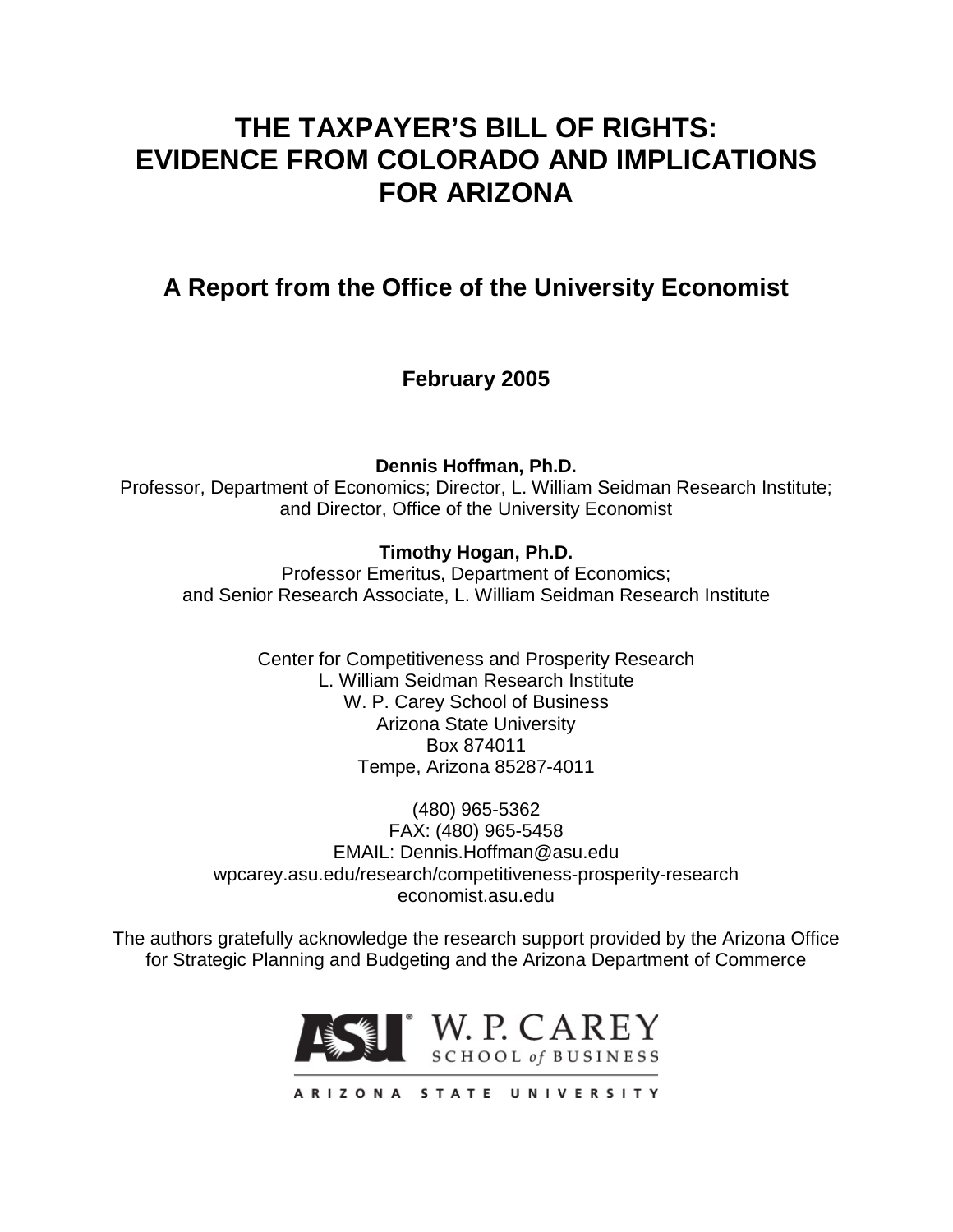# **TABLE OF CONTENTS**

| Introduction                                                        |    |
|---------------------------------------------------------------------|----|
| What is TABOR?                                                      |    |
| The Rationale for Tax and Expenditure Limitations                   | 2  |
| How Does Tabor Compare With Other State Tax and Expenditure Limits? | 3  |
| Fiscal Impacts of TABOR on the State of Colorado                    | 4  |
| <b>TABOR and Economic Growth in Colorado</b>                        | 7  |
| The Future of TABOR in Colorado                                     | 7  |
| Arizona as a TABOR Candidate                                        | 8  |
| The Impact of a TABOR Rule on Arizona Revenue Collections           | 10 |
| Long-Term Implications of a TABOR Rule                              | 12 |
| <b>Summary and Conclusion</b>                                       | 16 |
| References                                                          | 18 |

# **LIST OF TABLES**

| 1. Funding by Agency                                                    | 6  |
|-------------------------------------------------------------------------|----|
| 2. Total Taxes and Fees: Arizona                                        | 9  |
| 3. Estimated Burden of Major Taxes for a Family of Four by Income, 2003 | 10 |
| 4. Hypothetical Simulations From 1972                                   | 12 |
| 5. Basic Facts                                                          | 13 |
| 6. TABOR Hypotheticals                                                  | 13 |
| 7. Prospective Simulations                                              | 14 |
| 8. TABOR Impact Simulations                                             | 15 |

# **LIST OF CHARTS**

| 1. Growth in Real Per Capita Gross State Product |  |
|--------------------------------------------------|--|
|--------------------------------------------------|--|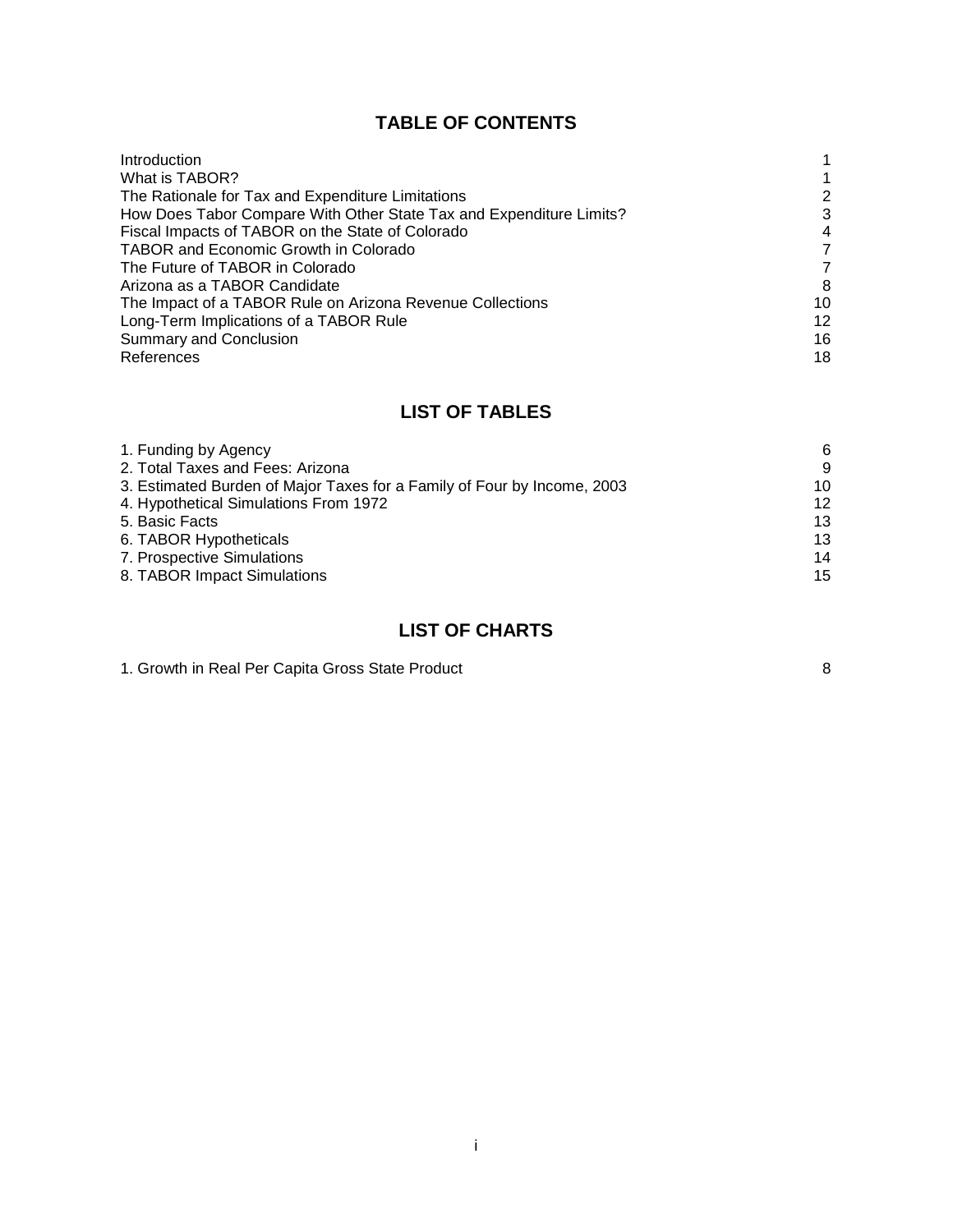#### **INTRODUCTION**

For those interested in one of the most extreme state tax and expenditure limitations (TELs), TABOR – Colorado's initiative that limits the funding of most expenditures to annual revenue growth restrained by the sum of annual population growth and inflation rates – would seem to be exactly the right choice. To some, the initiative simply limits government to spend within its means. However, the analysis in this paper reveals that, true to the language in the 1992 Colorado initiative, TABOR limits government growth, and over time the public sector, as a share of the overall economy, declines sharply – crowding out opportunities for investments in strategic initiatives or opportunities for tax reform that may be popular with large voter constituencies or the business community. Advocates point out that provisions in TABOR do allow for voter overrides, but these are costly in both time and money, and until the overrides take place, government is hamstrung. A simpler, more efficient alternative would be to elect fiscally conservative legislators and hold them accountable for prudent fiscal decisions that strike the right balance between a tax base conductive to economic growth and strategic investments that provide public sector infrastructure, nurturing the business climate and promoting the health and well-being of the citizenry.

The paper first outlines the TABOR amendment in Colorado and examines its fiscal consequences for that state. It then examines the potential impact of a TABOR in Arizona.

#### **WHAT IS TABOR?**

The Taxpayers' Bill of Rights, popularly known by the acronym TABOR, is an amendment to the Colorado Constitution [Article X, Section 20] approved by initiative in 1992. As stated in its first paragraph, the primary objective of the amendment was to limit the growth of government. To do so, it requires voter approval of any tax changes that would increase revenues and imposes limitations on the amount of revenue that government can collect and spend. TABOR applies to all levels of state and local government in Colorado.

#### **Voter Approval of Tax Increases and Debt**

TABOR requires prior voter approval of any new tax, any tax rate increase, any increase in the assessment ratio for a class of property, any extension of an expiring tax, or any tax policy change that would cause a net tax revenue increase. Voter approval is also required for the creation of most financial obligations that extend beyond the current year unless government sets aside enough money to fund the obligation in all years that payments are due. The requirement for voter approval can be temporarily suspended for tax increases in declared emergencies.

#### **Spending (Revenue) Limits**

TABOR limits the maximum annual percent change in spending in a given fiscal year to the sum of the inflation rate (as measured by the Denver-Boulder-Greeley CPI) and a measure of growth in the prior year. For the state, the growth measure specified is the percentage change in population (as estimated by the U.S. Census Bureau) in the prior year. For local governments, it is the percent change in the valuation of real property in the jurisdiction; and for school districts, the growth measure specified is the percent change in student enrollment.

Since TABOR classifies as spending any transfer of revenues into reserve accounts or to other governments, the limit effectively applies not only to spending but to revenues. Thus, in practice,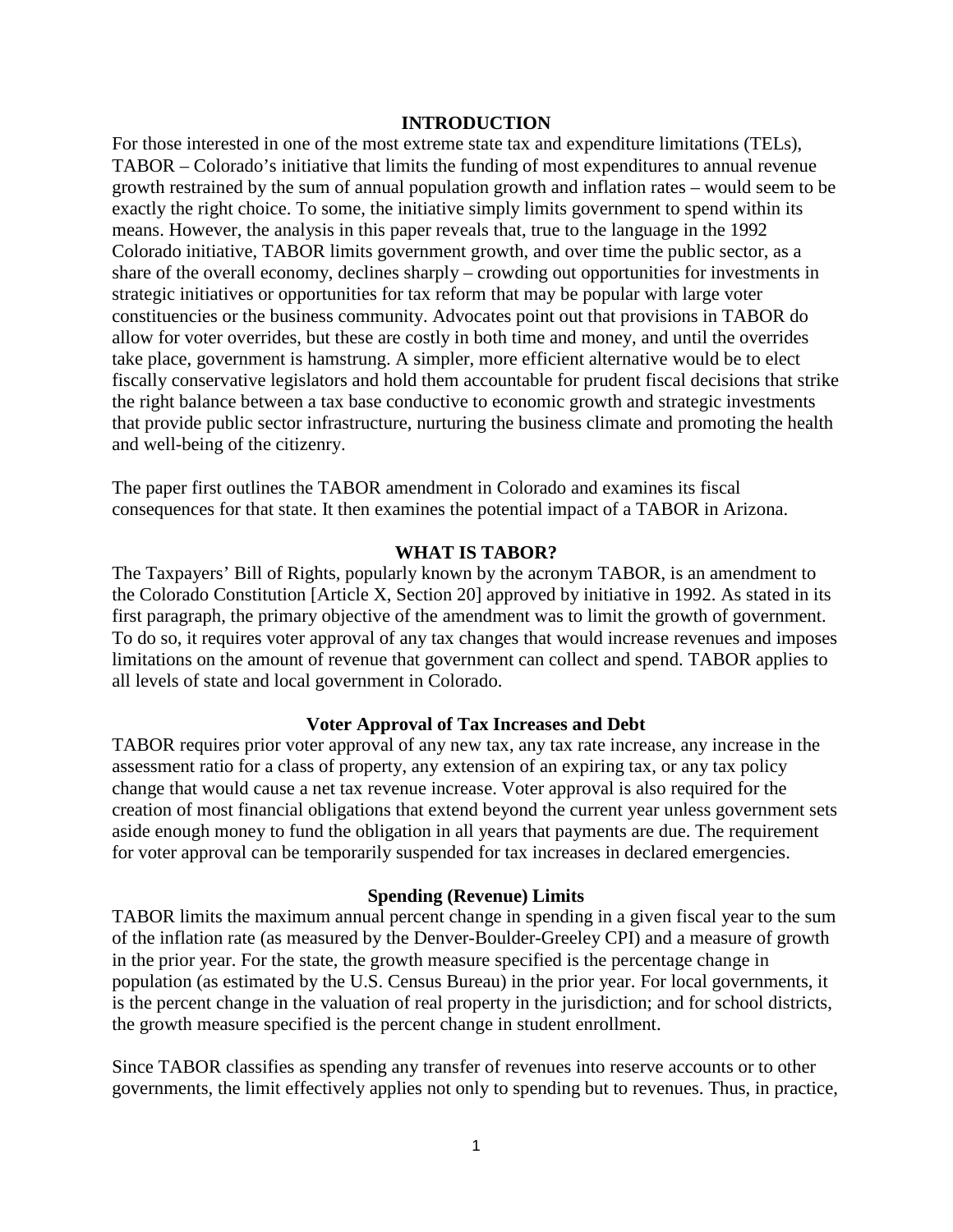TABOR operates as a limit on revenues that can be retained by government. The TABOR limit applies to spending of both General and Cash Fund revenues (both taxes and fees), but excludes federal funds, litigation settlements, gifts, and donations.

#### **TABOR Surplus**

Any revenue collected above the allowable TABOR limit for that fiscal year must be refunded to the taxpayers in the following fiscal year. The amendment does not specify the refund procedures to be used. With voter approval, a government may retain or spend all or a portion of its TABOR surplus.

### **Other Provisions**

#### **Prohibited Taxes**

Any new or increased real estate transfer tax, local income tax, or state real estate property tax is prohibited by TABOR. Any state income tax change is required to have a single tax rate applicable to individuals and corporations with no surcharge and may not take effect until the following tax year.

#### **Emergency Reserve**

TABOR requires an emergency reserve equal to 3 percent of fiscal year spending. This reserve can only be spent in a declared emergency. The amendment defines "emergency" to not include economic or fiscal crises.

#### **Voter Approval for Changes in Existing Revenue, Spending, or Debt Limits**

Any changes that would weaken current limits on state or local government revenue, spending, or debt require voter approval.

#### **Government Enterprises**

Enterprises, defined as a government-owned business approved to issue revenue bonds and receiving less than 10 percent of its revenue from state and local taxes, are exempt from TABOR limitations.

#### **THE RATIONALE FOR TAX AND EXPENDITURE LIMITATIONS**

Various types of tax and expenditure limitations (TEL) have been adopted in more than half of the 50 states. Proponents of TELs assert that without such restraints the normal political process will result in increasing tax burdens and a growing government sector over time. California's Proposition 13, which focused on property tax relief, is often credited as the first of these initiatives, but the trend in most states has been to broaden the measures into restrictions on taxation or spending in general. (This phenomenon includes California, which passed a more comprehensive TEL in 1979.)

Most TELs have been based on two basic approaches:

1) A "fiscal cap" establishing a limit on state revenues and/or expenditures – These limits have been defined in various ways but most often by (a) setting a limit on total revenues or total spending as a proportion of some variable measuring the size of the total economy; or (b) setting a limit on the future rate of growth of revenue and/or spending.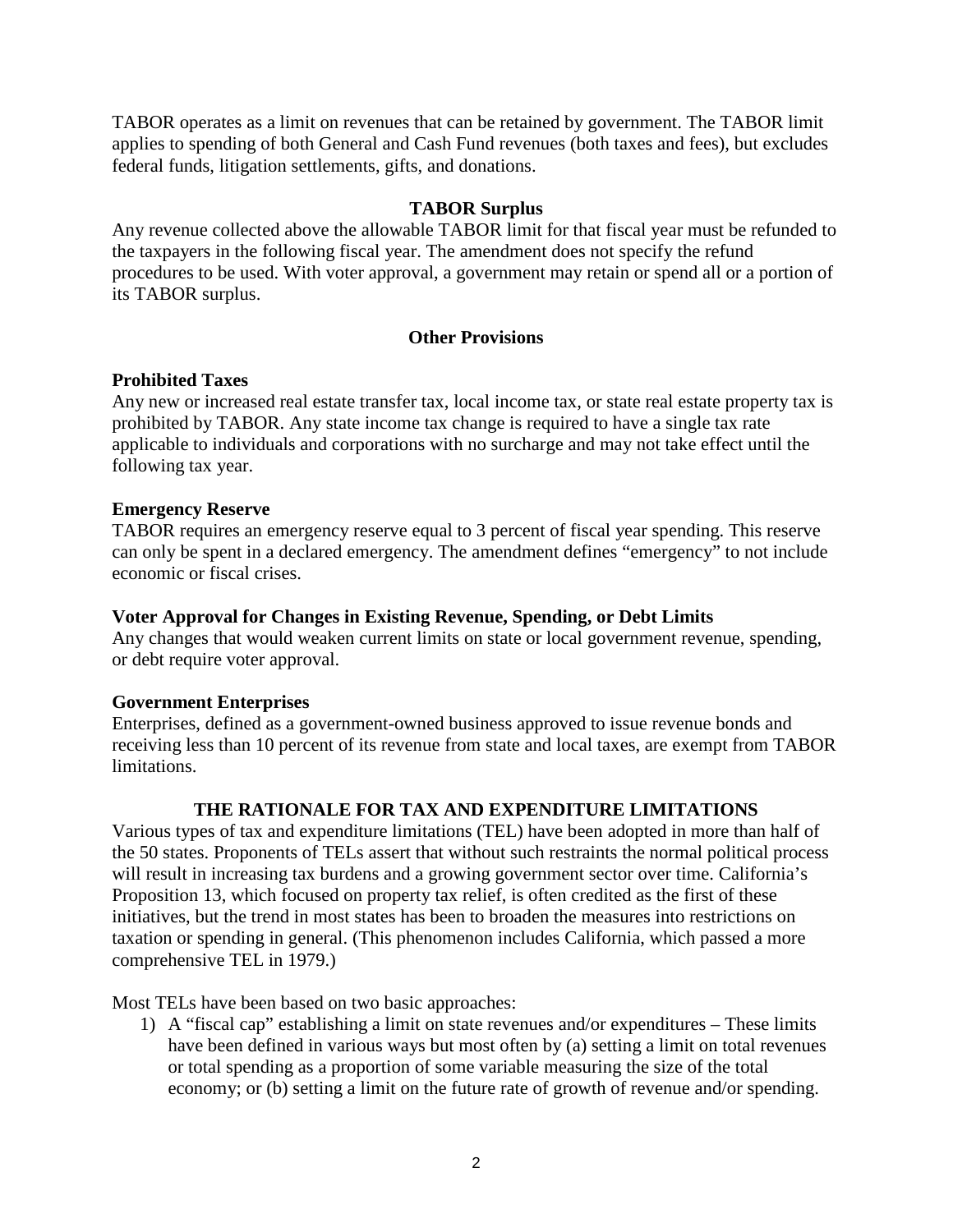2) A "supermajority" requirement – This approach seeks to limit the growth of government by requiring either a supermajority of the legislature (usually two-thirds) or voter approval for any tax increase.

Although TELs could be adopted that would cause immediate cuts in spending or taxes, both the supermajority requirement and the fiscal caps (that have been put into effect) have been aimed at restricting the growth of the public sector or limiting its size to some proportion of the total economy.

TABOR is a fiscal-cap TEL. Twenty-eight states have some form of fiscal-cap TEL. Some states, like Colorado, actually have more than one type of fiscal cap in force. The precise formulation of these fiscal-cap TELs differs widely. The key differences relate to whether the limit is on spending or revenue, how the limit is calculated, and the treatment of any surplus over the limit.

- 1. Spending or Revenue Limit A majority of the states have limits that apply to spending (16). Four have limits on revenue; three have TELs that limit appropriations to the estimated revenue; and three (including Colorado with TABOR) have limitations that are some type of combination of revenue/spending/appropriation limits.
- 2. Calculation of the limit
	- a. Colorado (TABOR) and three other states use the sum of population growth and inflation to calculate their limits
	- b. Four states base their limits on a percent of state personal income.
	- c. Seven states use the percent change in personal income to calculate their limits.
	- d. Three states use a combination of share of personal income and percent change in personal income.
	- e. Four states limit appropriations to a percentage of revenues received.
	- f. Five states have miscellaneous other systems.
- 3. Treatment of the Surplus
	- a. Colorado (TABOR) and only one other state require the surplus to be refunded.
	- b. Five states have a system that provides for partial return of the surplus.
	- c. Six states put any surplus into a "rainy day" fund.
	- d. Four states transfer the surplus into other reserve funds
	- e. One state requires any surplus be used to retire debt.
	- f. Ten states make no provision for any surplus.

[For a more complete comparative analysis of fiscal cap TELs, see Resnick 2004.]

# **HOW DOES TABOR COMPARE WITH OTHER STATE TAX AND EXPENDITURE LIMITS?**

TABOR is generally considered to be one of the most restrictive TELs in the country. This evaluation is founded on the following characteristics of TABOR compared with other TELs: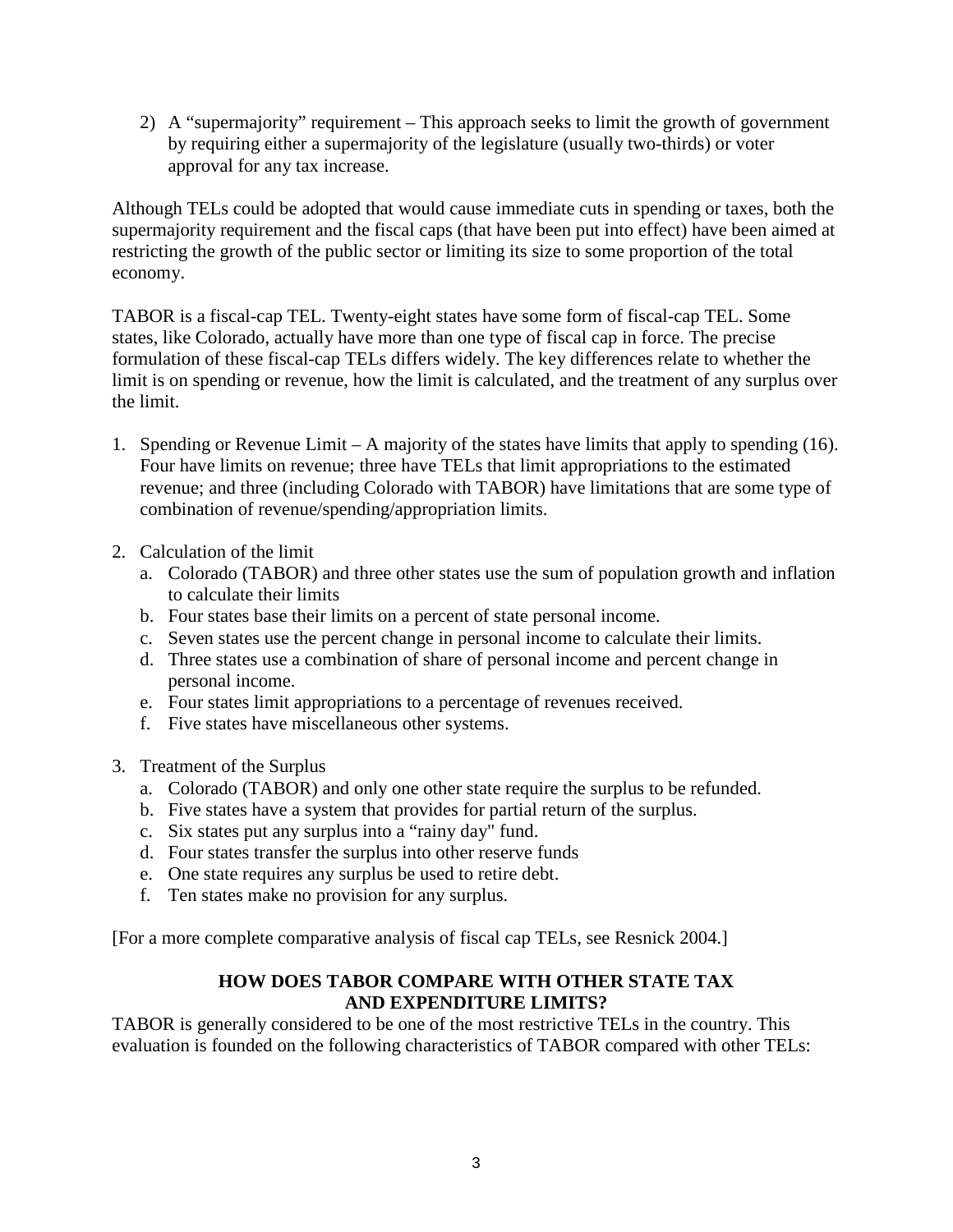- 1. TABOR establishes limits on General Fund and Cash Fund revenues (hereafter referred to as TABOR revenues). Revenue limits generally are more restrictive than expenditure limits. In addition, TABOR applies to a broad definition of revenues, not just the General Fund, and also applies to fees in addition to tax revenues.
- 2. Growth in TABOR revenues is limited to the sum of the percent change in population and the inflation rate. This formula apparently is based upon the assumption that government spending should grow only if it has to provide services to a larger population or if the cost of providing services increases. It ignores any effects of increases in standard of living or other factors. In most years, this type of limit is more restrictive than a limit based on change in aggregate personal income.
- 3. The Arveschoug-Bird limit, a second TEL in Colorado, also establishes limits on General Fund appropriations. Their growth is limited to a maximum of 6 percent. In many years during the 1990s, this limit was more restrictive than the TABOR limit.
- 4. TABOR requires the refunding of any surplus in the next fiscal year. Any other use of the surplus must be approved by the voters. In most other states, these funds can be put into a rainy day fund or used for other purposes.
- 5. The TABOR limit is based upon the lesser of the prior year's limit or actual revenues in the prior year. Whenever Colorado's revenues are less than the allowable limit, a so-called "ratchet-down effect" occurs, with the lower actual revenue figure becoming the new base for calculating the next year's limit, and the TABOR limit is permanently reduced for subsequent years. This method is more restrictive than the procedures used by other states. For example, if the calculation is based only on the previous year's allowable limit or as a maximum percent of personal income, no similar ratchet-down effect would occur.
- 6. Any change in the tax system that would result in a net increase in revenues must be approved by the voters. The TABOR limit applies to aggregate revenues, but this provision prohibits changes that would increase revenues from one tax to offset decreased revenues from another.
- 7. The TABOR definition of an "emergency" specifically excludes economic conditions or fiscal crises.

# **FISCAL IMPACTS OF TABOR ON THE STATE OF COLORADO**

Colorado's early experience with TABOR was benign due to the rapid economic and demographic growth the state experienced during most of the 1990s. By 1992, when TABOR was adopted, Colorado had emerged from stagnant economic conditions of the late 1980s and early 1990s and entered a period of strong growth that lasted through 2000. Personal income growth averaged 8.2 percent per year during the 1990-2000 decade – ranking it second only behind Nevada. Even with robust economic growth, Colorado did not incur its first TABOR surplus until Fiscal Year 1997, the fourth year of its existence. The state's population growth rate was the third-fastest in the nation during the 1990s, averaging 2.7 percent per year. This rapid population growth in combination with moderate inflation (3.6 percent over the 1992-2000 period) produced annual TABOR growth factors averaging about 6 percent for the FY1994 – FY2001 period.

Starting in FY1997, revenues exceeded the TABOR limit for five consecutive years, resulting in a total of \$3.2 billion in TABOR surpluses over the FY1997 – FY2002 period. In addition, permanent cuts in both income tax and sales tax rates also were enacted in 1999 and 2000, which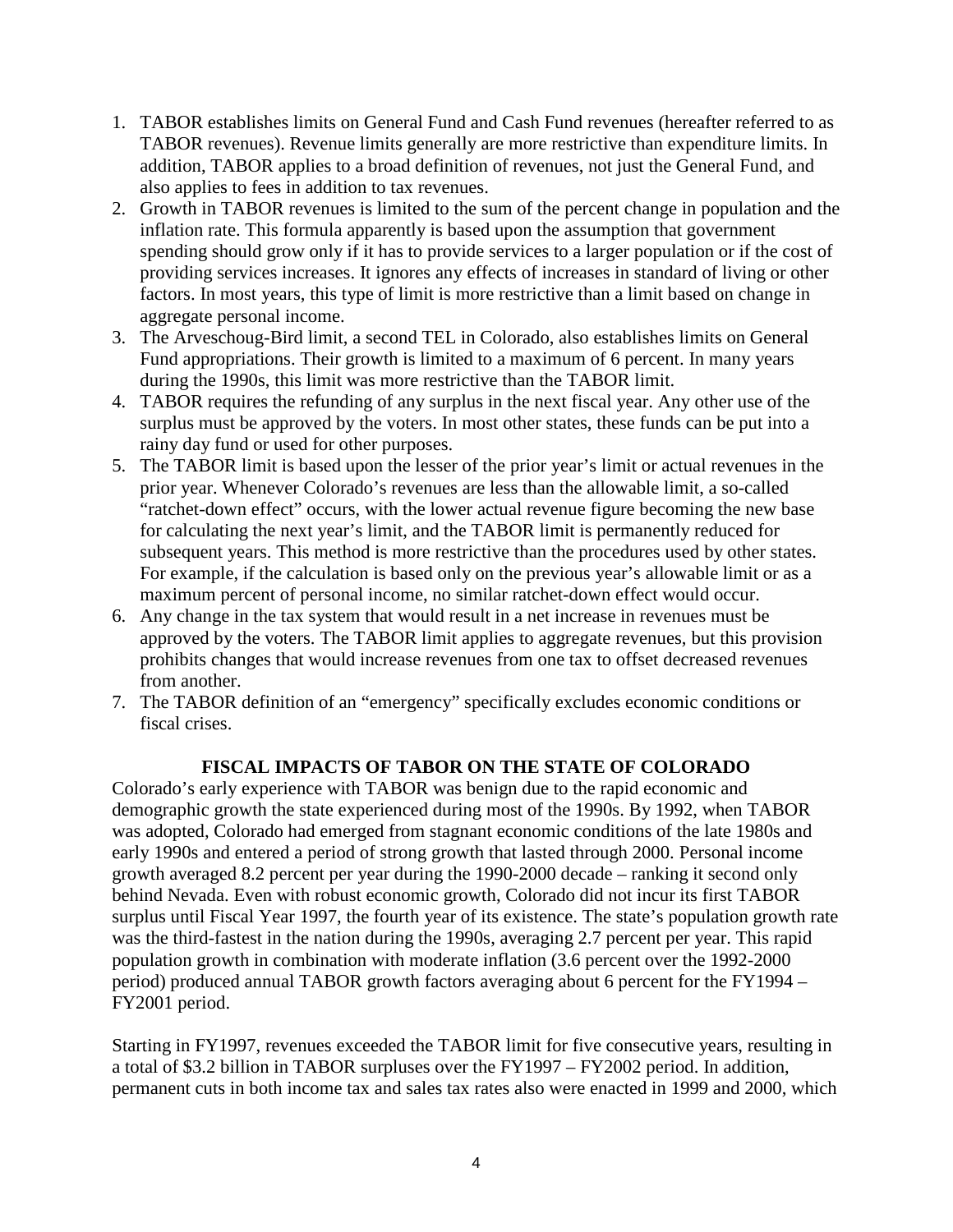reduced the stream of TABOR revenues (and the surplus) about \$1 billion per year [Center for Budget and Policy Priorities 2004].

Unfortunately, the boom ended in 2001. The combination of the dot-com crash, the national recession, and the impact of September  $11<sup>th</sup>$  hit the state hard. Personal income growth fell from second-fastest in the nation in 2000 to 49<sup>th</sup> in 2002. State revenues subject to the TABOR limit declined by 12.6 percent in FY 2002 and an additional 1.1 percent in FY2003 [Colorado Office of Strategic Planning and Budget 2004].

The Legislature responded to the fiscal crisis with three policies to offset the revenue shortfalls: transferring monies from cash and reserve funds to the General Fund; increasing existing fees and establishing new ones; and cutting spending. In the absence of a rainy day fund, the Legislature used \$1.1 billion in one-time transfers from cash and reserve funds to prop up the General Fund. To deal with revenue shortfalls to cover immediate needs and arguably to mitigate the ratchet-down effect, government officials in Colorado also have increasingly relied on fee increases. The Massachusetts Taxpayer's Foundation (MTF) reports that Colorado's ranking of combined state and local fees per capita soared from  $10<sup>th</sup>$  highest overall in 1992 to sixth highest in 2002. (In contrast, Arizona residents pay very low fees. The state ranked  $45<sup>th</sup>$  on a per capita basis in 1992 and  $50<sup>th</sup>$  in the 2002 survey – some \$760 per person – lower than Colorado.)

Because of TABOR's ratchet-down effect, whenever actual revenue is less than the allowable TABOR limit, the base for determining the following year's limit is reduced. This occurred in both FY2002 and FY2003. Actual revenue in FY2002 was \$366 million lower than the FY2002 limit. Similarly, revenue in FY2003 was \$584 million lower than the limit. Because of the ratchet-down effect, the TABOR base for FY2004 was \$950 million below the FY2002 base, and so even if revenues rebound, the base to which the state applies the formula is permanently shifted down by nearly \$1 billion. The Colorado Office of Strategic Planning and Budget's September 2004 forecast indicates that TABOR surpluses will begin to appear again as early as the current fiscal year [Colorado Office of Strategic Planning and Budget 2004] even though the state has a structural deficit estimated by some in the range of \$500 million [Poulson 2004].

Colorado's fiscal problems were exacerbated by conflicting voter-approved initiatives. First, the Gallagher amendment limits residential property taxes to only 45 percent of the total property taxes collected. To maintain this restriction, assessment ratios on residential property have been reduced to about eight percent in comparison with non residential assessments of 29 percent, a disparity that is even larger than is observed in Arizona. Some business advocates argue that the existence of TABOR has limited their progress in addressing this disparity.

Perhaps a greater contributor to the current fiscal crisis in Colorado is the inherent conflict between the state's TABOR and Amendment 23 that requires spending on K-12 to increase on a per-pupil basis by the rate of inflation plus 1 percent. As a result, agencies other than K-12 have borne the brunt of the reductions that have taken place over the last several years. Table 1 reveals that funding for health care, K-12 education, public safety, and even local affairs have continued to grow despite the fact that the latter two have seen reductions in funding that comes from the state. Higher education, regulatory and environmental agencies have seen the slowest growth over the period, with support from the General Fund plummeting. The Colorado Fiscal Policy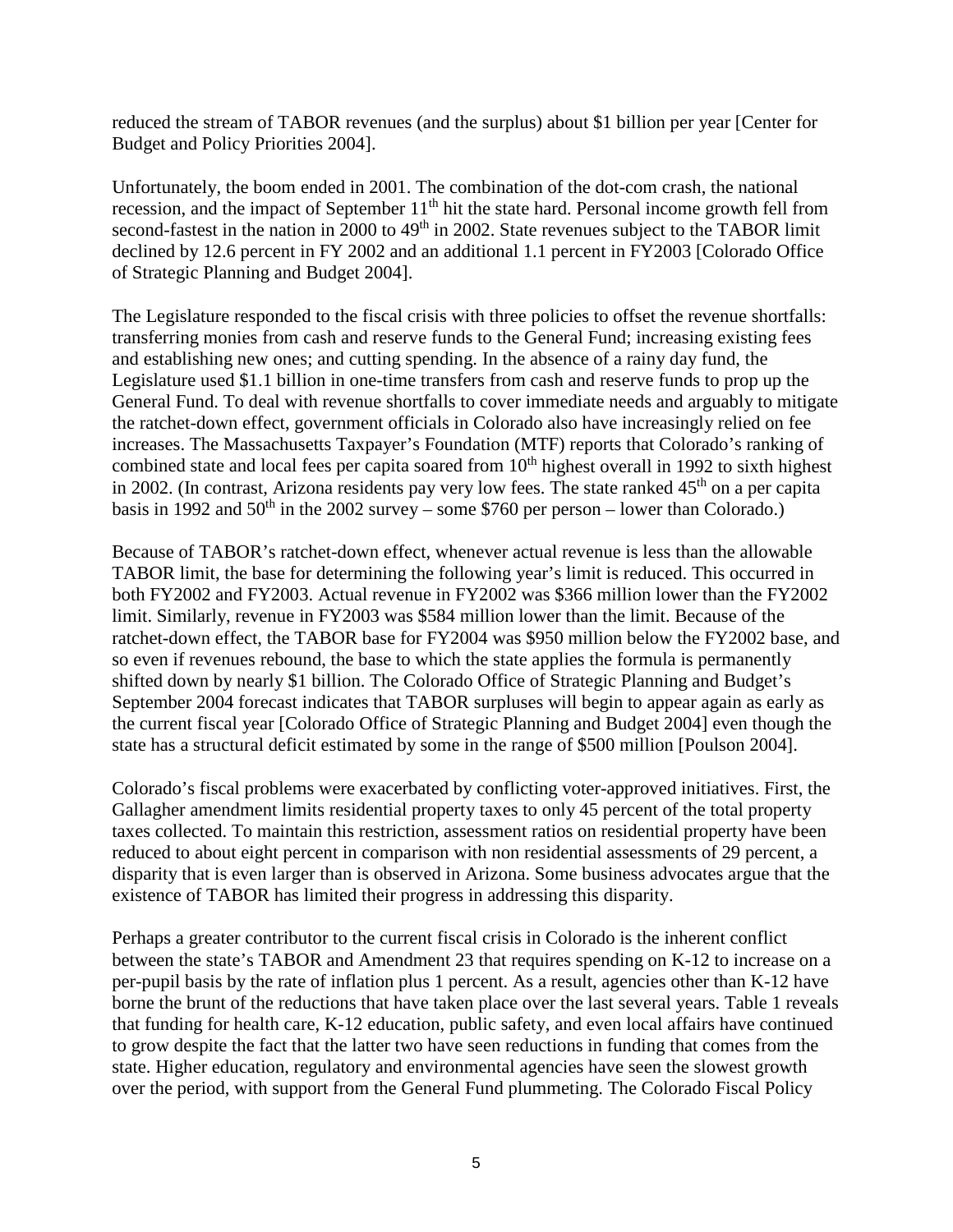| Table 1                                |                                  |                    |  |  |  |
|----------------------------------------|----------------------------------|--------------------|--|--|--|
| <b>FUNDING BY AGENCY</b>               |                                  |                    |  |  |  |
|                                        | Percent Change, FY 02 over FY 01 |                    |  |  |  |
|                                        | % General Fund Growth            | % All-Funds Growth |  |  |  |
| <b>Health Care Policy</b>              | 24.0                             | 31.0               |  |  |  |
| Education                              | 18.5                             | 34.3               |  |  |  |
| Judicial                               | 6.3                              | 12.3               |  |  |  |
| Corrections                            | 18.0                             | 15.5               |  |  |  |
| <b>Public Safety</b>                   | $-1.2$                           | 32.2               |  |  |  |
| Military-Veterans Affairs              | $-4.3$                           | 10.2               |  |  |  |
| <b>Higher Education</b>                | $-21.3$                          | 8.6                |  |  |  |
| Revenue                                | $-21.9$                          | 9.2                |  |  |  |
| Law                                    | $-22.5$                          | 8.8                |  |  |  |
| <b>Natural Resources</b>               | $-23.2$                          | 10.4               |  |  |  |
| Personnel & Administration             | $-45.6$                          | 19.6               |  |  |  |
| <b>Regulatory Agencies</b>             | $-47.9$                          | 5.3                |  |  |  |
| <b>Public Health &amp; Environment</b> | $-59.7$                          | 9.4                |  |  |  |
| Local Affairs                          | $-60.7$                          | 32.3               |  |  |  |
| Treasury                               | $-85.5$                          | $-2.8$             |  |  |  |
| Governor                               | $-20.8$                          | $-4.0$             |  |  |  |

Source: Colorado Fiscal Policy Institute, November 2004

Institute concludes from this information that "many departmental activities that could be funded with fees, special revenues or feral funds instead of taxes, were 'refinanced' at least in part, in order to reduce their General Fund dependence. " (Fiscal Policy Institute, November 2004).

The fiscal challenges posed by TABOR in Colorado have impacts on the overall economy. Joe Blake, President and CEO of the Denver Metro Chamber of Commerce, believes that TABOR has been an impediment to needed tax reform in Colorado. The fiscal constraints imposed by TABOR have made it impossible to reduce business property taxes where, like Arizona, business property is assessed at rates far higher than are residential property owners. Blake also laments the lack of strategic investments in transportation and higher education that are the direct result of TABOR restrictions. As the fiscal challenges loomed in Colorado, bond rating agencies decreased their ratings on state projects, citing the uncertainty of the revenue streams available. As a result, capital projects cost more than they would in the absence of TABOR.

The *Denver Business Journal* reports [December 2004] that business groups have aligned behind making significant changes in Colorado's TABOR. On their agenda is tax reform (the business property tax), water issues, and economic development. But addressing the serious fiscal issues – including funding for higher education and transportation is tied to achieving fiscal stability. Denver Metro Chamber's Blake contends "it is no longer satisfactory to say you need to keep cutting to make the state the kind of state that will grow… and attract jobs."

Proponents of TABOR may argue that it sends a clear signal of fiscal responsibility and austerity to businesses considering relocation to Colorado. But the measure drives tax relief and control for overrides to individual taxpayers rather than a pro business initiative per se. The business sector wants relief from business taxes and regulations and, at the same time, an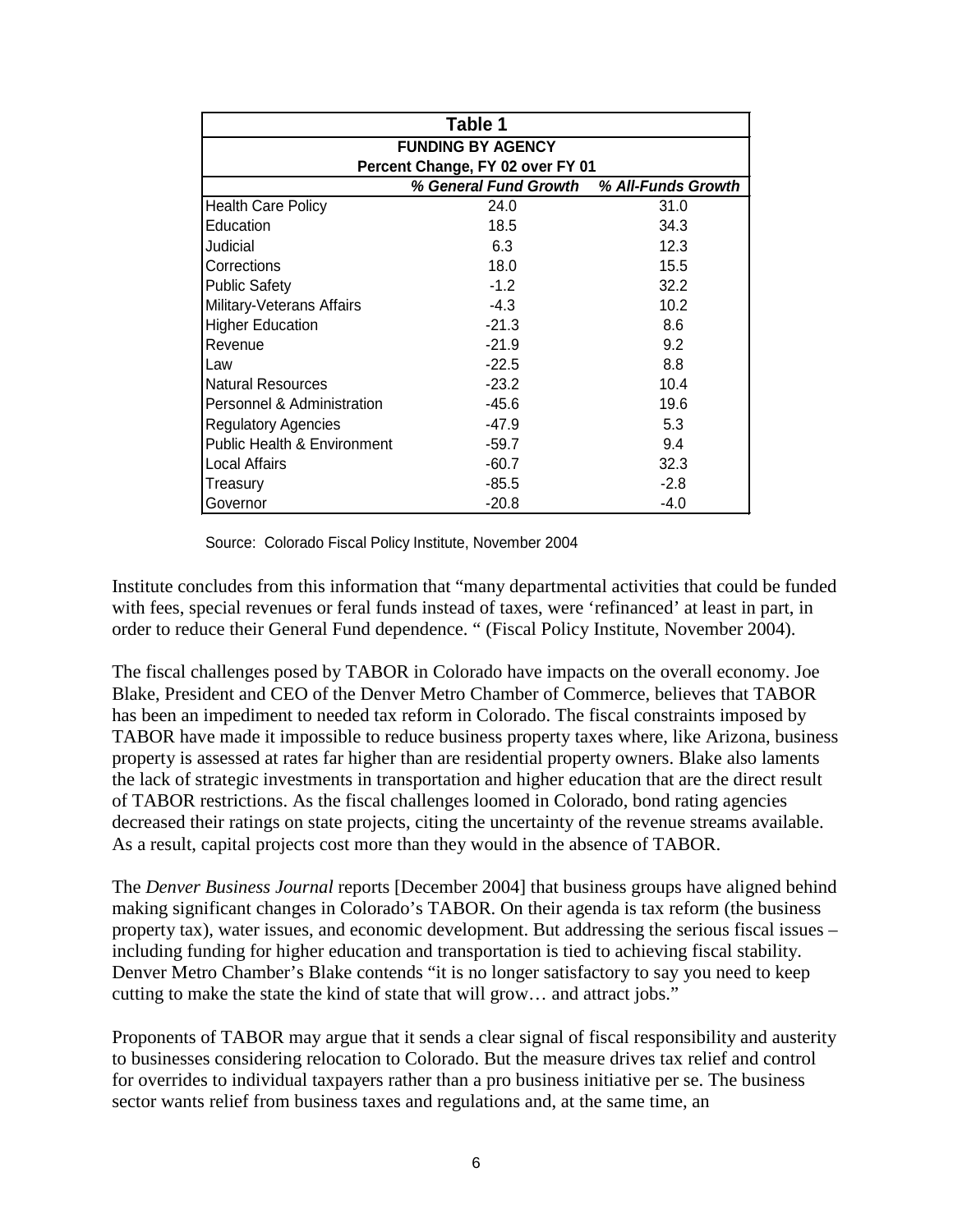education/transportation/ infrastructure that supports both vibrant consumer markets and skilled labor markets. And an important ingredient in this mix is fiscal stability. It is not clear that states with tax structures that shift disproportionate burdens from residents to corporations will foster business expansion over the long run.

### **TABOR AND ECONOMIC GROWTH IN COLORADO**

Colorado, along with a number of states and regions across the nation, experienced rapid growth in economic activity. What role did TABOR play? Joe Blake of the Denver Metro Chamber of Commerce contends that no one in the business community believes that TABOR was responsible for the economic expansion Colorado experienced in the 1990s. The nonpartisan Colorado Legislative Council [2003] reports there is no evidence that TABOR played any role in the expansion or contraction of business activity in Colorado over the last decade. Indeed, Colorado enjoyed the economic success brought by the boom in the telecom industry and related expansions in information technology industries. Arguably, the economic boom created by this rapid economic expansion masked any adverse effects from TABOR until the inevitable downturn occurred in 2001.

Figure 1 depicts growth in Colorado state real per capita Gross State Product along with similar growth rates for Arizona and the United States as a whole. Colorado led both Arizona and nation in the late 1970s and early 1980s; then both Arizona and Colorado lagged the nation in the late 1980s as both states experienced the real estate adjustments associated with the savings and loan crisis, and Colorado lagged as interest in alternative sources for energy (e.g. oil shale) waned. Throughout much of the 1990s both Colorado and Arizona again led the nation in real per capita state GSP growth, then they lagged the nation in the most recent downturn. Growth in real per capita GSP in Arizona in the 1990s was nearly as large as that in Colorado. But, no doubt growth in Silicon Valley (not depicted) was even more rapid – despite a far more onerous tax environment than in either Arizona or Colorado.

# **THE FUTURE OF TABOR IN COLORADO**

The fiscal impasse in Colorado has the business community on edge. TABOR necessitates immediate action on the part of Colorado lawmakers, and business community advocates are clearly concerned, as should any business contemplating relocation to Colorado. Chuck Berry, president of the Colorado Associate of Commerce and Industry, reports: "Our overall objective is increased job creation in Colorado. We want the economy to fully recover. We really hope that they will not introduce and vote for legislation that will increase the cost of doing business." Colorado technology companies are also worried about the consequences. The *Denver Business Journal* [December 2004] reports that industry officials like Les Wyatt of PeopleSoft/Oracle are pushing for adequate funding for education while considering tax policies that help companies conduct research and development – all while keeping taxes to a minimum.

According to the *Denver Business Journal* [December 2004], Bob Moody, executive director of the Colorado chapter of the National Association of Industrial and Office Properties, says: "…. TABOR needs fixing. We are watching higher education get screwed, and for most of the business community, higher ed is a big economic development issue."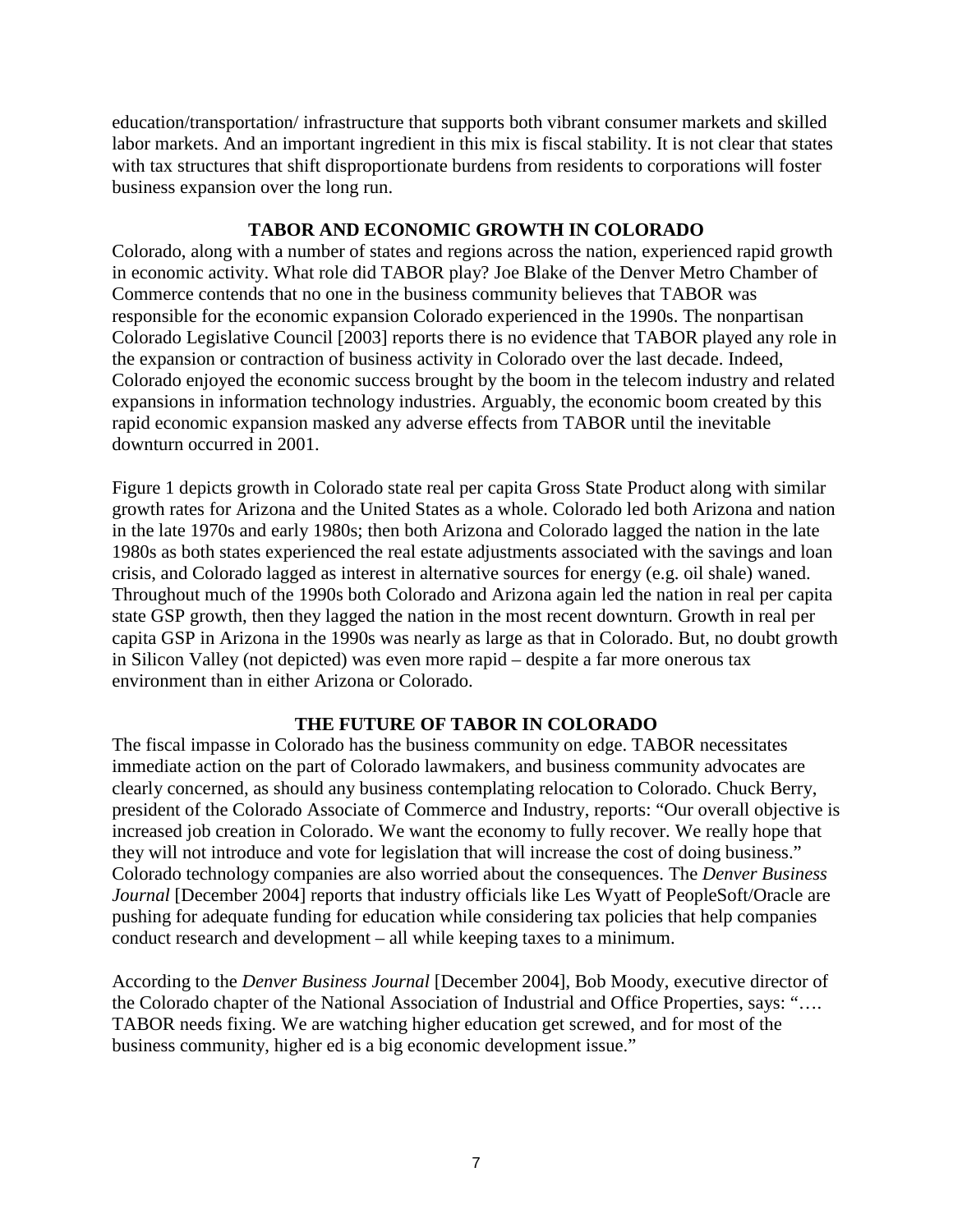

Source: Bureau of Economic Analysis and author calculations.

Colorado's conservative Governor Bill Owens, one of two governors who received the highest conservative rating from a recent Cato report, has said that several key changes must take place in order for the state to "make the needed investments in transportation, higher education and other essential services." [*Denver Business Journal*, December 2004]. Among Owen's recommendations are to ask voters for permission to retain some \$500 million in expected TABOR surplus revenues and to amend TABOR to eliminate the ratchet effect during and following recessions.

#### **ARIZONA AS A TABOR CANDIDATE**

Arizona seems an unlikely candidate for a TABOR limitation. First, the State already has a TEL, which prevents appropriations of revenue collected from growing faster than the overall pace of the economy. Article 9 section 17 of the Arizona Constitution reads,

*The legislature shall not appropriate for any fiscal year state revenues in excess of seven per cent of the total personal income of the state for that fiscal year as determined by the economic estimates commission. The limitation may be exceeded upon affirmative vote of two-thirds of the membership of each house of the legislature on each measure that appropriates amounts in excess of the limitation.*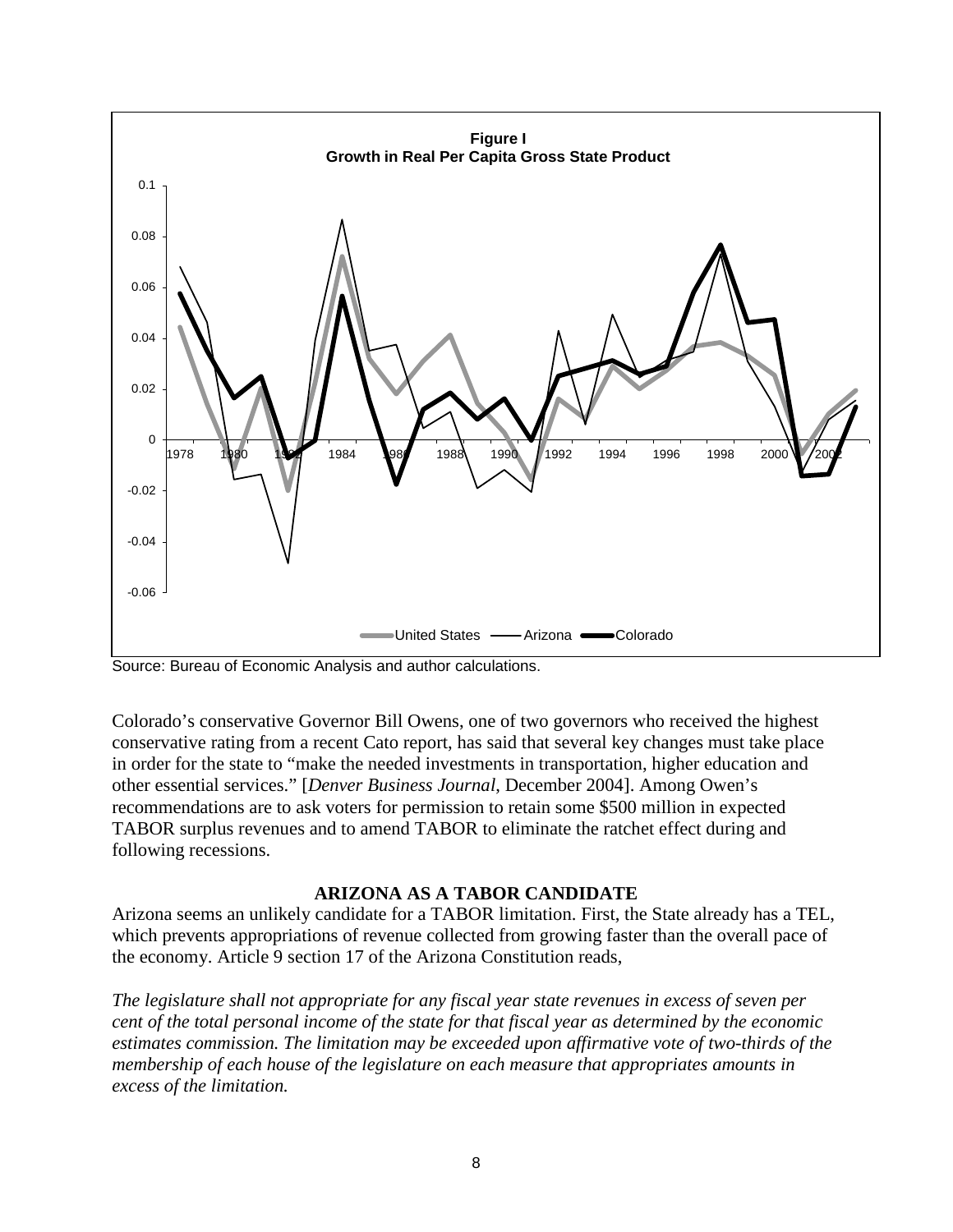History has shown that appropriations have rarely threatened this TEL limit.

Second, the Massachusetts Taxpayer's Foundation report indicates that Arizona state and local revenue collections have fallen from \$164.60 per \$1,000 of personal income in 1992 to \$142.75 in 2002, and the ranking among the states plummeted from  $18<sup>th</sup>$  highest to  $39<sup>th</sup>$ . Arizona's relative position in revenue collection among the states [see Table 2] dropped from  $34<sup>th</sup>$  to  $47<sup>th</sup>$ on a per capita basis according to the Massachusetts study, using the most recent Census data [Massachusetts Taxpayers Foundation 2004]. The 2002 figure is also below the 1972 level of \$158.92. On a real per capita basis, collections have grown just over 1 percent on average since 1972 and less than half of that since 1992.

The District of Columbia Tax Study [2004] reveals that the Phoenix metro area is relatively kind to taxpayers represented by hypothetical families of four [see Table 3]. The Phoenix area ranks among the bottom 10 in tax burdens for the largest city in each of the 50 states, and well below median and mean levels across the nation. This result holds for families at low, moderate, and high income levels.

Arizona already has reaped benefits that might accrue from the label as a fiscally conservative state. It is hard to find evidence of anyone who has a different assessment of the state's standing when it comes to fiscal conservatism. But questions do remain about the state's willingness to build an education/transportation/communications infrastructure that can support quality growth that will maintain high living standards for all Arizonans.

| Table 2<br><b>TOTAL TAXES AND FEES: ARIZONA</b><br>(Combined State and Local Collections)                                                            |                                                                                                                                                                                                                                                                                                                       |    |          |    |      |      |                                    |
|------------------------------------------------------------------------------------------------------------------------------------------------------|-----------------------------------------------------------------------------------------------------------------------------------------------------------------------------------------------------------------------------------------------------------------------------------------------------------------------|----|----------|----|------|------|------------------------------------|
| <b>Fiscal</b><br>Year                                                                                                                                | Tax & Fee<br>Tax & Fee<br>Per<br>Per<br>\$1,000 of<br><b>Collection Growth</b><br>Growth 1992-<br>Capita<br><b>Personal Income</b><br>1992-2002 (annual<br>(Current<br><b>Growth 1992-2002</b><br>2002 (annual<br><b>Personal</b><br>Dollars)<br>(annual average)<br>Rank<br>Rank<br>average)<br><i><b>Income</b></i> |    |          |    |      |      | <b>Real Per Capita</b><br>average) |
| 1992                                                                                                                                                 | \$2,726                                                                                                                                                                                                                                                                                                               | 34 | \$163.26 | 18 |      |      |                                    |
|                                                                                                                                                      |                                                                                                                                                                                                                                                                                                                       |    |          |    | 6.3% | 7.7% | 0.4%                               |
| 2002                                                                                                                                                 | \$3,640                                                                                                                                                                                                                                                                                                               | 47 | 142.74   | 39 |      |      |                                    |
|                                                                                                                                                      |                                                                                                                                                                                                                                                                                                                       |    |          |    |      |      |                                    |
| Source: Massachusetts Taxpayers Foundation and U.S. Census, U.S. CPI used as the price<br>deflator, Bureau of Economic Analysis, author calculations |                                                                                                                                                                                                                                                                                                                       |    |          |    |      |      |                                    |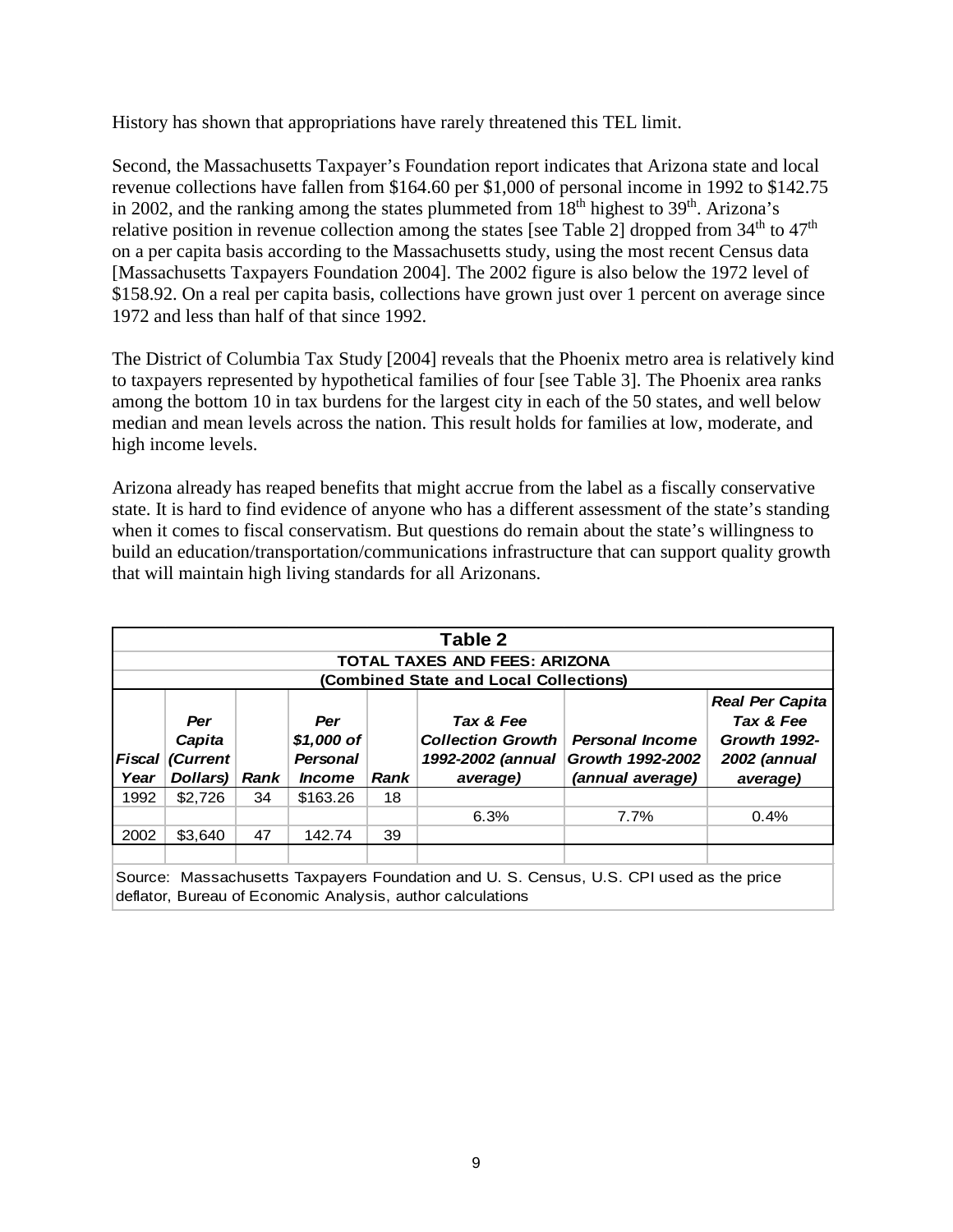| Table 3                |                                                   |      |  |  |
|------------------------|---------------------------------------------------|------|--|--|
|                        | ESTIMATED BURDEN OF MAJOR TAXES FOR A FAMILY OF 4 |      |  |  |
|                        | BY INCOME, 2003                                   |      |  |  |
|                        | \$25,000                                          |      |  |  |
|                        | <b>Total Taxes</b>                                | Rank |  |  |
| Phoenix                | \$1,338                                           | 42   |  |  |
| National Average       | \$1,816                                           |      |  |  |
| <b>National Median</b> | \$1,740                                           |      |  |  |
|                        | \$50,000                                          |      |  |  |
|                        | <b>Total Taxes</b>                                | Rank |  |  |
| Phoenix                | \$3,025                                           | 44   |  |  |
| National Average       | \$4,172                                           |      |  |  |
| <b>National Median</b> | \$4,070                                           |      |  |  |
|                        | \$75,000                                          |      |  |  |
|                        | <b>Total Taxes</b>                                | Rank |  |  |
| Phoenix                | \$4,782                                           | 44   |  |  |
| National Average       | \$6,832                                           |      |  |  |
| <b>National Median</b> | \$6,805                                           |      |  |  |
|                        | \$100,000                                         |      |  |  |
|                        | <b>Total Taxes</b>                                | Rank |  |  |
| Phoenix                | \$6,901                                           | 42   |  |  |
| National Average       | \$9,203                                           |      |  |  |
| National Median        | \$9,391                                           |      |  |  |
|                        | \$150,000                                         |      |  |  |
|                        | <b>Total Taxes</b>                                | Rank |  |  |
| Phoenix                | \$10,888                                          | 41   |  |  |
| National Average       | \$13,859                                          |      |  |  |
| National Median        | \$14,011                                          |      |  |  |

Source: Tax Rates and Tax Burdens in the District of Columbia, A Nationwide Comparison, August 2004

### **THE IMPACT OF A TABOR RULE ON ARIZONA REVENUE COLLECTIONS**

TABOR is no doubt championed by proponents as a measure that compels government to "spend within its means" – with rates of growth limited by the simple sum of population growth and inflation. However, the following arithmetic demonstrates that application of TABOR rules led to substantial reductions in the share of the aggregate economy that comprises the public sector. For those with a taste for shrinking government (as a component of a state or region's economy) with time, TABOR is a savory recipe. These illustrations are directly applicable to the Arizona economy, but the basic arithmetic conclusions will apply in most states or regions.

There are a number of ways to design a TABOR rule. For purposes of both illustration and comparison with other States, we examine the implications for restricting growth in collections on the combined State and Local level to the sum of population growth and inflation. Alternatives clearly exist. Focusing only on state revenues (about 50 percent) of the combined state and local collections would change the scale of discussion, but the findings of the analysis would not be materially different. That is, if applied exclusively to state revenues, the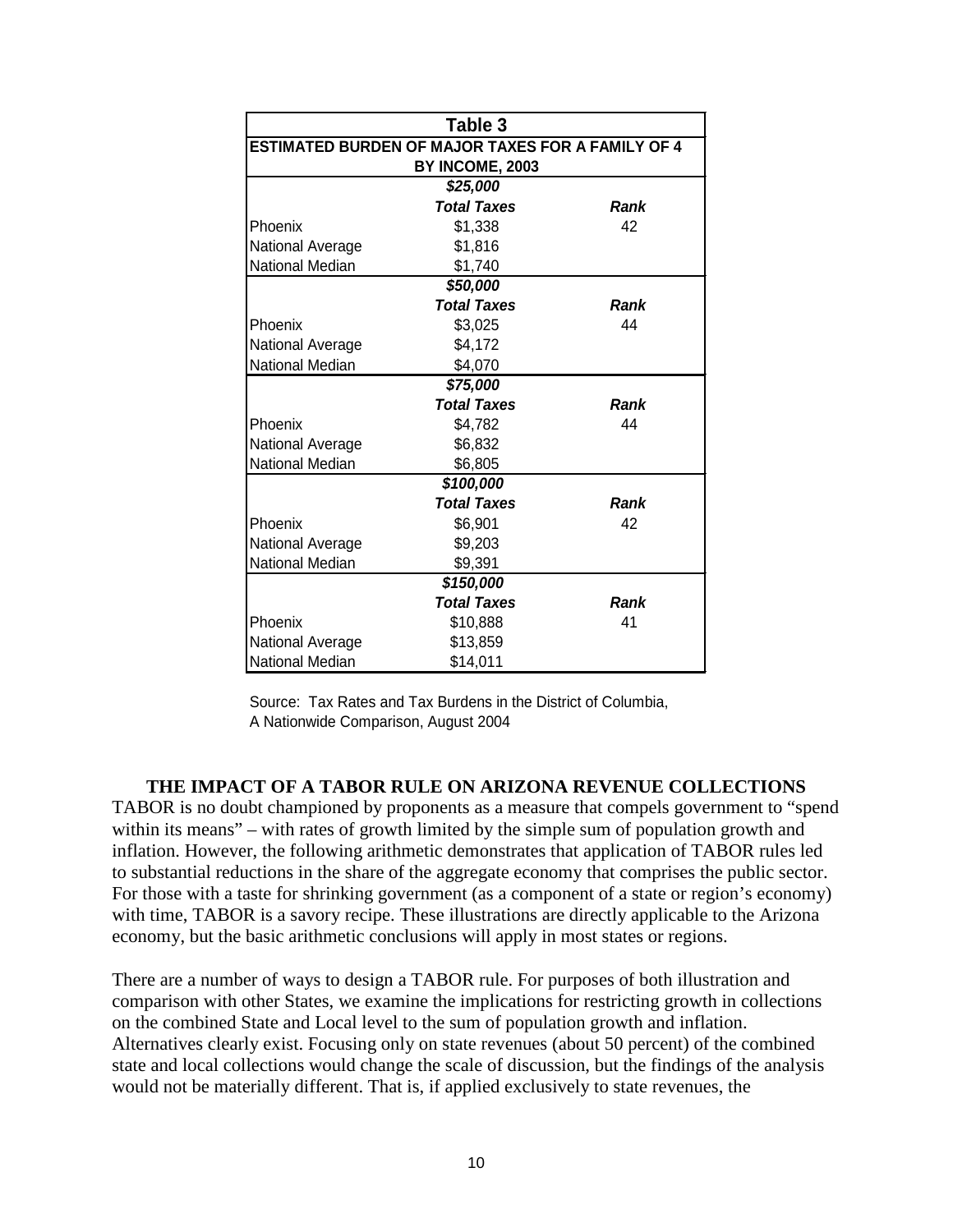simulations would portray a shrinkage of state collections as a share of overall economic activity at essentially the same rates as observed in the simulations in this section.

The basic arithmetic of TABOR and its consequences for Arizona tax collections can be seen by examining the amount of tax and fee collections that take place at the state and local level across the States. [1](#page-12-0) In 1992, Arizona's total state and local collections were 12.2 percent below the national average and ranked 34<sup>th</sup> among the 50 states on a real per capita basis, according to census estimates, and 18th as a share of personal income [see Table 2]. By the year 2002, the state's collections were 20.8 percent below the national average and ranked  $47<sup>th</sup>$  on a per capita basis and had slipped to  $39<sup>th</sup>$  as a share of personal income – about 6.2 percent lower than the state average. Indeed, using the CPI to control for inflation, real per capita tax and fee collections grew only 0.4 percent per annum from 1992 through 2002 while growth across the 50 states averaged 1.5 percent on a real per capita basis.

Aggregate nominal personal income growth averaged 7.7 percent from FY 92 through FY 2002, while total nominal revenue from own sources grew 6.3 percent on an annual average basis. The basic picture of Arizona suggests that over much of the 1990s, tax and fee collections actually were growing 1.4 percent per annum slower than the overall economy (6.3 percent vs. 7.7 percent) and that the tax burden, measured against total population or total personal income, declined in comparison with other states.

These numbers suggest that imposing a TABOR-type restriction on all taxes and fees collected in Arizona (ignoring ratchet-down effects) would not have had much impact in the last 10 years because the state's collections did not grow substantially above the TABOR limit. Indeed, with real per capita growth in collections at 0.4 percent per annum, collections in the state only exceeded the TABOR restriction (a rate of zero on a real per capita basis) by 0.4 percent! These conclusions are consistent with the findings of Edwards, Moore, and Kerpen [2003] who, in writing for the Cato Institute, noted that Arizona was one of the few states in the nation that did not reap a "windfall" in revenue collections in the 1990s.

If TABOR had been imposed across the board on all state and local taxes and fees in Arizona in 1992, assuming no ratchet-down effects, revenue available to state and local governments would have been 23 percent below the national average in 2002 (rather than the actual 20 percent) [see Table 4]. With TABOR, Arizona would slip to 33 percent below the average in 2012, assuming current growth trends prevail for the decade for the other 49 states. Even without TABOR, if current trends were to continue, per capita state and local collections in Arizona would be 28 percent below the national average by 2012. If TABOR had been imposed in 1992, Arizona would have ranked 49<sup>th</sup> in taxes and fees per capita and 44<sup>th</sup> as a share of personal income in 2002. By 2012, the state would rank last among the states in combined state and local tax and fee

<span id="page-12-0"></span> $<sup>1</sup>$  The analysis is based on comparison tables published by the Massachusetts Taxpayers Foundation</sup> [2004] that utilize U.S. Census data on total tax and fee collections. The numbers used by the MTF can be obtained by dividing census own source revenues by state for each fiscal year by the "prior" calendar year personal income number published by BEA. We verified the per capita numbers by checking the Arizona numbers with population data from DES. All adjustments for prices in the analysis are conducted using the national CPI.  $\overline{a}$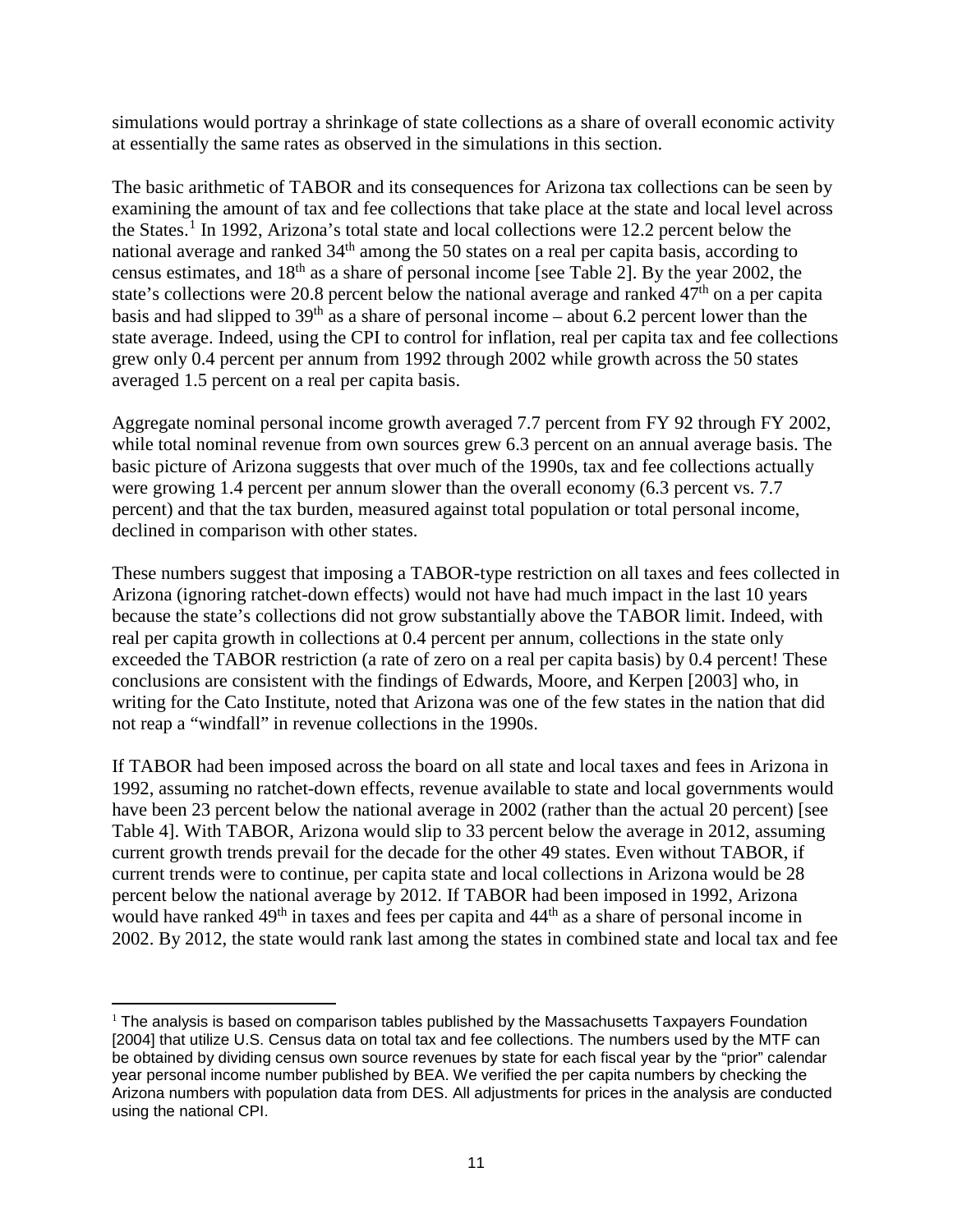| Table 4                                                                                      |                                           |          |           |  |
|----------------------------------------------------------------------------------------------|-------------------------------------------|----------|-----------|--|
|                                                                                              | <b>Hypothetical Simulations from 1972</b> |          |           |  |
| As of 2012<br>As of 2012<br>(w/o TABOR)<br>(with TABOR)<br><b>Year Imposed</b><br>As of 2002 |                                           |          |           |  |
| 1992                                                                                         | $-22.9%$                                  | $-33.4%$ | $-27.7\%$ |  |
| 2002                                                                                         | $-19.7%$                                  | $-30.6%$ |           |  |

\* Table entries represent percent departure of Arizona combined state and local tax and fee collections on a real per capita basis when compared with the average among the 50 states. Scenarios to 2012 assume rates of growth for the 50 states from 1992-2002 occur for the next 10 years.

collections. If TABOR were imposed in 2002, Arizona collections would be some 31 percent below the national average by 2012.

Finally, the Arizona TABOR simulation demonstrates that the ratchet-down effect is likely to make TABOR even more restrictive. As discussed in the definition of the Colorado TABOR, ratchet-down effects occur because TABOR limits for a given year are established by growing from the prior year TABOR limit or actual revenue, whichever is less. Based upon census data, actual revenue in Arizona grew less than a TABOR limit in five of the last 10 years. Adjusting the TABOR limit to the realities of Arizona revenues would have left it some 11 percent below the level actually collected in the year 2002.

# **LONG-TERM IMPLICATIONS OF A TABOR RULE**

The negative consequences that a TABOR rule would have on the public sector really become clear when examined over longer time horizon. Simple illustrations using data observed in Arizona, for perspective, reveal that a TABOR would result in substantially shrinking the relative size of the public sector in comparison with the overall economy.

Table 5 presents the basic landscape for Arizona. [2](#page-13-0) Total own source revenues in Arizona generally have grown just slightly slower than overall personal income growth and slightly above the simple sum of population and inflation growth over the past 30 years.

In contrast, suppose total state and local collections had grown at exactly the same rate as personal income since 1972. In this case, collections in 2002 would have been \$158.92 per \$1000 of personal income, about 4.4 percent higher than the national average, and would have ranked  $18<sup>th</sup>$  overall – the same ranking Arizona maintained in 1992.

 $\overline{a}$ 

<span id="page-13-0"></span><sup>&</sup>lt;sup>2</sup> Growth rates for total own-source revenues refer to fiscal years and growth rates for personal income, population, and prices refer to calendar years. Setting personal income, population and price indices as averages over two calendar years or at the second calendar year of the two years spanned by the fiscal year would slightly change the arithmetic but have NO substantive impact on the basic conclusions reached in this analysis.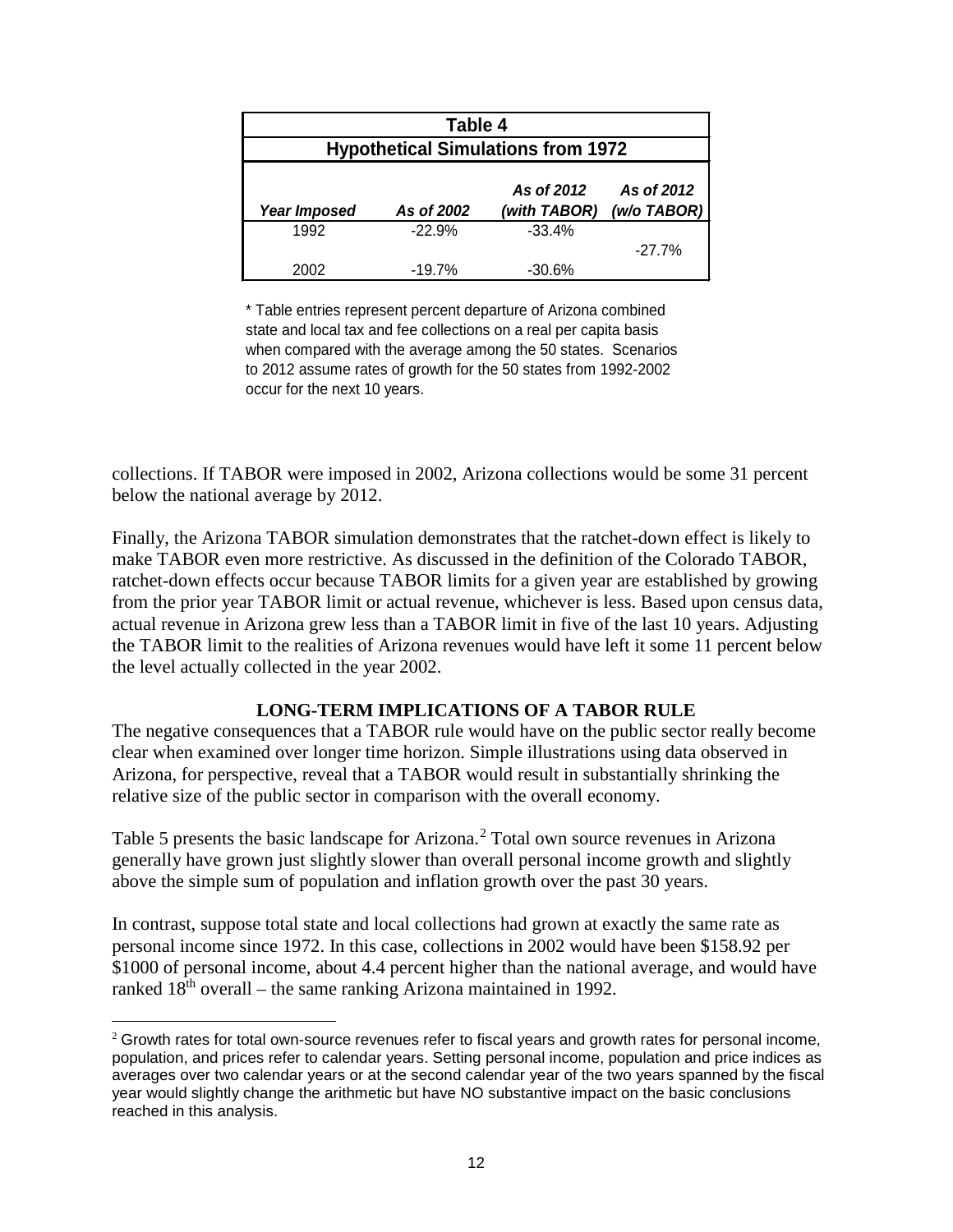In contrast, suppose total state and local collections had grown at exactly the same rate as personal income since 1972. In this case, collections in 2002 would have been \$158.92 per \$1000 of personal income, about 4.4 percent higher than the national average, and would have ranked  $18<sup>th</sup>$  overall – the same ranking Arizona maintained in 1992.

Now suppose that a TABOR rule had been imposed on all state and local revenues in 1972. Assume that NO ratchet effects apply (which would result in substantially lower collections). With TABOR, net collections would have grown about 1.1 percent slower per annum over the 30 years and would have totaled about \$104.73 per \$1000 in personal income, some 31.2 percent below the national average and 12.9 percent below number 50, New Hampshire, in the 2002 rankings [see Table 6].

| Table 5            |                           |                                  |                               |                    |                                   |
|--------------------|---------------------------|----------------------------------|-------------------------------|--------------------|-----------------------------------|
| <b>BASIC FACTS</b> |                           |                                  |                               |                    |                                   |
|                    | <b>Own Source</b>         | Personal                         | (Average Annual Growth)       |                    |                                   |
|                    | <b>Revenue</b><br>Growth* | <i><b>Income</b></i><br>Growth** | <b>Population</b><br>Growth** | CPI<br>Inflation** | <b>TABOR Rule</b><br>(No Ratchet) |
| 72-02              | 9.65%                     | 10.04%                           | 3.48%                         | 5.04%              | 8.52%                             |
| 82-02              | 7.99%                     | 7.80%                            | 3.22%                         | 3.39%              | 6.61%                             |
| $92 - 02$          | 6.29%                     | 7.80%                            | 3.41%                         | 2.66%              | 6.07%                             |

\* Fiscal year: Combined State and Local Collections \*\* 71-01, 81-01, 91-01

Source: Census data, BEA, DES and author calculations

| Table 6                                 |                                |      |                      |  |  |  |
|-----------------------------------------|--------------------------------|------|----------------------|--|--|--|
|                                         | <b>TABOR HYPOTHETICALS</b>     |      |                      |  |  |  |
|                                         | <b>Total State &amp; Local</b> |      |                      |  |  |  |
|                                         | Collections per \$1,000 in     |      | % Departure from     |  |  |  |
|                                         | <b>Personal Income</b>         | Rank | <b>Average State</b> |  |  |  |
| Today                                   | \$142.74                       | 39th | $-6.2%$              |  |  |  |
| Hypothetical:<br>72-2002 @ PI<br>Growth | \$158.92                       | 18th | $+4.4%$              |  |  |  |
| Hypothetical:<br>72-2002<br>Simple      |                                |      |                      |  |  |  |
| <b>TABOR Rule</b>                       | $$104.73*$                     | 50th | $-31.2%$             |  |  |  |

\* 12.8% below New Hampshire, #50 in 2002

Source: Data sources for Table 2 and author calculations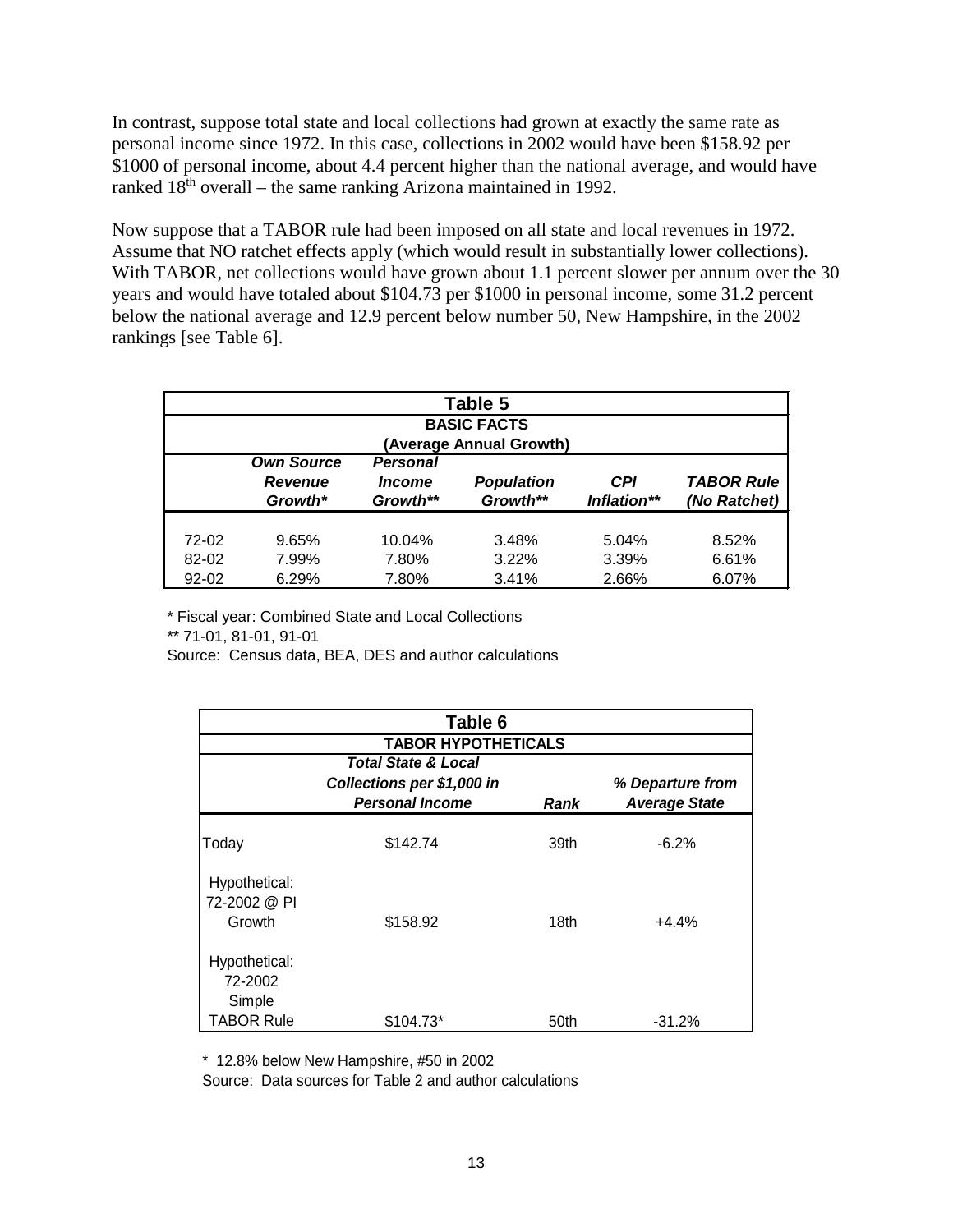The effects of a TABOR rule show up over longer time periods simply because of the arithmetic of compounding minor differences in growth rates. This can be demonstrated dramatically by assuming that the rates of growth in personal income, population and prices for the 1992-2002 period will prevail over the next 10, 50 and 100 years respectively. In 2002, total Arizona state and local collections per \$1,000 in personal income were \$142.74. Under a simple TABOR rule (with no ratchet-down effects), collections would total \$121.29 per \$1000 in 10 years, \$63.21 in 50 years and only \$28 per \$1,000 of personal income in 100 years. These figures suggest that under a simple TABOR rule, the state and local government sector would shrink from about 14 percent of the aggregate economy today to under 3 percent in 100 years [Table 7]! Comparisons with other states are obtained by allowing their revenue bases to grow at the rates they have grown over the most recent decade – just allowing them to continue on the same trend. Arizona collections plummet from today's number of 6.2 percent below the state average, to over 80 percent below the state average!

Adding ratchet-down effects (assuming recessions at approximately one per decade) would hasten the descent sharply. Based upon similar growth assumptions but including cyclical fluctuations in the revenue stream, the size of the state and local sector in Arizona would drop from 14 percent to 7 percent of the total economy in 20 years and to less than 3 percent after 50 years.

All simulations to this point have been based on applying TABOR to the combined State and Local revenue of the State. This is reasonable in light of the stated intent of the legislation in Colorado. Moreover, it facilitates comparisons with revenues collected in other States. However, Table 8 examines the impact of a TABOR restriction on total State collections and General Fund collections. Estimates suggest that the impact on major revenue categories is quite dramatic.

|      | Table 7                           |                  |  |  |  |
|------|-----------------------------------|------------------|--|--|--|
|      | <b>PROSPECTIVE SIMULATIONS</b>    |                  |  |  |  |
|      | (10yr, 50yr, and 100yr scenarios) |                  |  |  |  |
|      | <b>Simple TABOR Rules</b>         |                  |  |  |  |
|      | <b>Total State &amp; Local</b>    |                  |  |  |  |
|      | Collections per \$1,000 in        | % Departure from |  |  |  |
|      | <b>Personal Income</b>            | Average State*   |  |  |  |
|      |                                   |                  |  |  |  |
| 2002 | \$142.74                          | $-6.2%$          |  |  |  |
|      |                                   |                  |  |  |  |
| 2012 | \$121.29                          | $-20.3%$         |  |  |  |
|      |                                   |                  |  |  |  |
| 2052 | \$63.21                           | $-58.5%$         |  |  |  |
|      |                                   |                  |  |  |  |
| 2102 | \$28.00                           | $-81.6%$         |  |  |  |

\*Actuals in 2002, simulated in future years by allowing AZ revenues to grow at TABOR restricted rates and other States to grow at the average annual rates observed over the last 10 years.

Source: Massachusetts Taxpayer's Foundation, Census, and author calculations.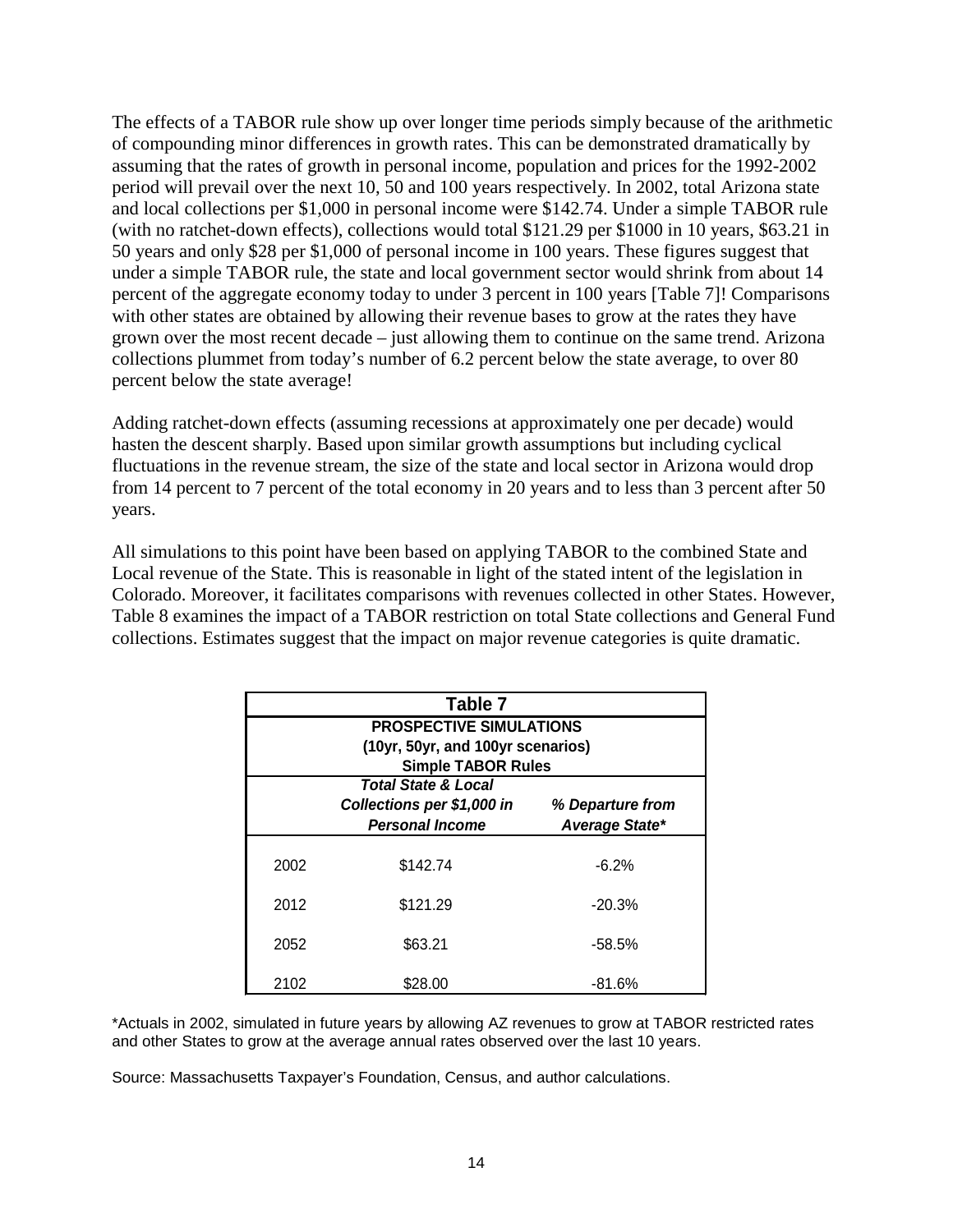| <b>Table 8</b>                  |                                         |                               |                            |                                              |  |  |  |
|---------------------------------|-----------------------------------------|-------------------------------|----------------------------|----------------------------------------------|--|--|--|
| <b>TABOR Impact Simulations</b> |                                         |                               |                            |                                              |  |  |  |
|                                 |                                         | <b>General</b><br><b>Fund</b> | <b>Total State</b>         | <b>Combined</b><br><b>State and</b><br>Local |  |  |  |
| $FY-05$                         | <b>Billions</b> of                      |                               |                            |                                              |  |  |  |
| Dollars(est.)                   | current Dollars                         | 6.4                           | 10.6                       | 19.8                                         |  |  |  |
| Share of<br>Personal            |                                         |                               | percent of personal income |                                              |  |  |  |
| Income<br>(est.)                |                                         | 4.70%                         | 7.80%                      | 14.60%                                       |  |  |  |
| TABOR <sub>10</sub><br>years    | Simulated Shares (% of personal income) |                               |                            |                                              |  |  |  |
|                                 | no ratchet                              |                               |                            |                                              |  |  |  |
|                                 | down                                    | 3.91%                         | 6.48%                      | 12.10%                                       |  |  |  |
|                                 | ratchet down                            | 3.22%                         | 5.34%                      | 10.00%                                       |  |  |  |
| TABOR: 50<br>years              |                                         |                               |                            |                                              |  |  |  |
|                                 | no ratchet                              |                               |                            |                                              |  |  |  |
|                                 | down                                    | 2.03%                         | 3.37%                      | 6.30%                                        |  |  |  |
|                                 | ratchet down                            | 0.97%                         | 1.60%                      | 3.00%                                        |  |  |  |
| TABOR:<br>100 years             |                                         |                               |                            |                                              |  |  |  |
|                                 | no ratchet                              |                               |                            |                                              |  |  |  |
|                                 | down                                    | 0.90%                         | 1.50%                      | 2.80%                                        |  |  |  |
|                                 | ratchet down                            | 0.40%                         | 0.67%                      | 1.25%                                        |  |  |  |

Note: Simulations based on assumption that personal income grows at average annual rate observed over the past decade and that the TABOR rule grows at the average annual rate observed over the past decade. Ratchet down simulations are obtained by simulating business cycles at the frequency observed in the past decade, approximately one episode per decade.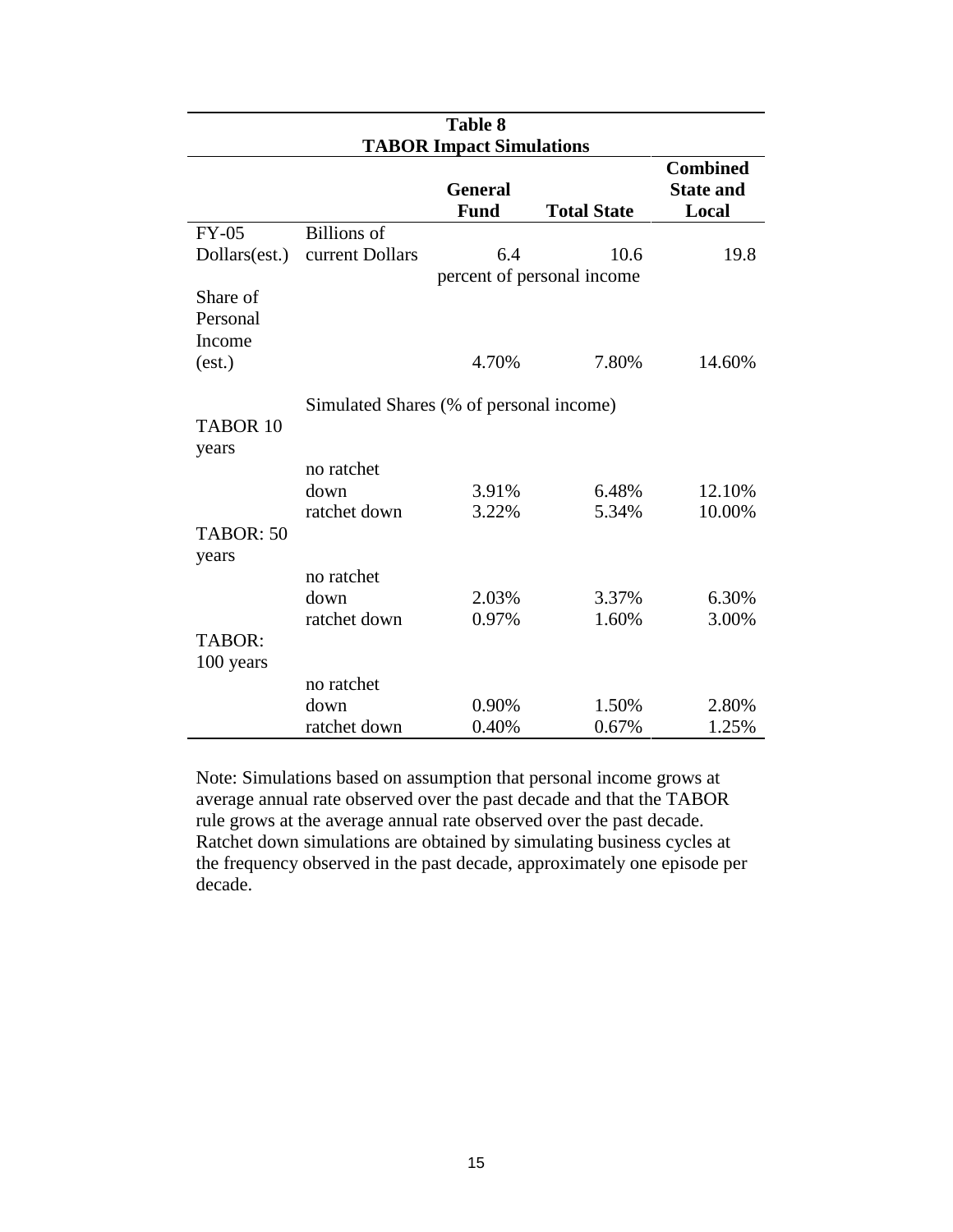Within 20 years (assuming some ratchet effects), total State collections including the general fund plus all highway taxes and charges, university tuition, and all State user fees, shrink in scale to a percent of personal income that is just slightly greater than the share the general fund is today. To understand the impact, presume that the general fund is used today to incur all the expenditures now covered by highway taxes, tuition, and general fees – without using any money from these sources !!. Basic arithmetic suggests that significant cuts must occur somewhere. In 50 years (again assuming ratchet effects), all revenues available to all levels of State and Local government will be (as a share of aggregate income) less than the General Fund is today. The impact can be gauged by thinking about how difficult it might be to finance all of State and local government (all education, all police, fire, etc.) today with \$6.4 million (about 35 cents on each dollar that is currently available to State and Local government). Some might argue that TABOR is an attempt at efficient government or forcing government to "live within its means." These simulations suggest that TABOR is simply a plan to relegate government to an insignificant role in the economy.

The long-run negative effects that a TABOR rule would have on the Arizona economy was stated succinctly by Rep. Brad Young, chairman of Colorado's Legislative Budget Committee: "There is a hole in the bottom of the boat – that is the TABOR spending limit. It works for a little while, but you go out in the future and you sink the boat." [*Colorado Springs Gazette*, March 2, 2004].

# **SUMMARY AND CONCLUSION**

Some proponents argue that TABOR simply forces government to "live within its means." The fiscal crisis that Colorado is enduring, coupled with the numerical illustrations presented above, show instead that the application of a TABOR rule actually results in shrinkage of government as a share of the economy over time, resulting in reductions that go well beyond a simple conservative fiscal agenda.

But there also are serious limitations placed on responsible public policy by Colorado's TABOR rule:

- A TABOR rule inhibits the tax system from acting as an automatic stabilizer. An efficient stabilizer would take money out of the economy during expansions and buffer downturns by injecting funds when economic conditions erode. TABOR preempt this stabilization feature by restricting the transfers into a rainy day fund when revenues grow above TABOR limits.
- Expansion periods provide opportunities for states and regions to address long-run infrastructure (transportation/communication/education/water/environment) needs. TABOR simply returns surpluses to taxpayers, limiting or preventing spending on these initiatives.
- Business advocates argue that TABOR inhibits tax reform for tax codes that become unbalanced or outdated. Often, there is simply no opportunity to deliver tax relief in needed areas.
- The mechanism for rebating surpluses to taxpayers in Colorado need not be optimal or free from political haggling. There is no evidence that the particular redistribution formula adopted by Colorado has nurtured the business climate in the state.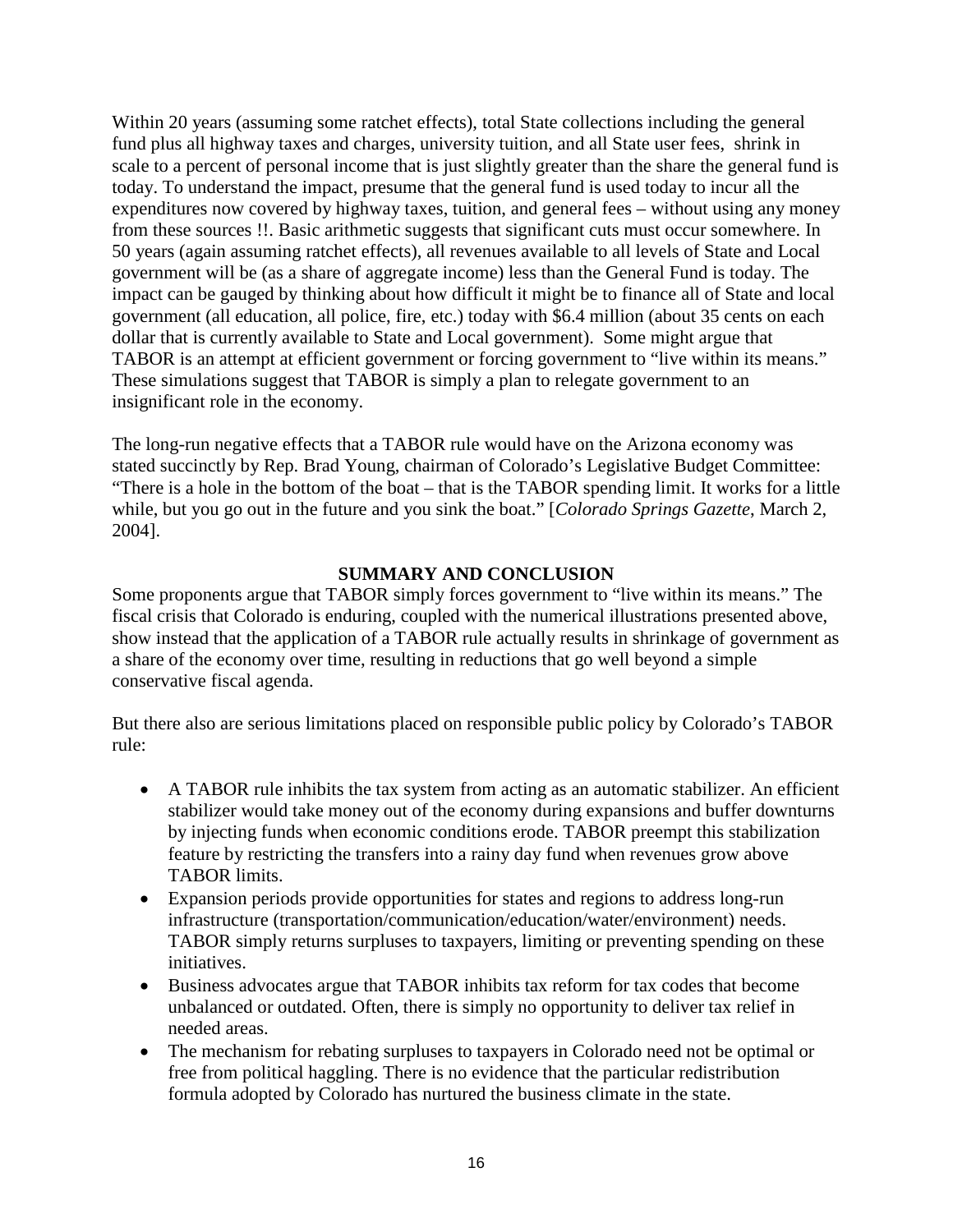• In Colorado, TABOR has forced the state to conform to federal laws, resulting in unintended tax cuts.

Clearly, TABOR is consistent with a political agenda aimed at shrinking state and/or local government as a share of the overall economy. But setting politics aside, it is difficult to understand why a TABOR rule is superior to an effort to plan for business cycle fluctuation by setting and maintaining tax rates at low rates across a broad base of taxpayers, both individuals and businesses alike. The rates are optimal when the trend growth in revenue is just sufficient to support infrastructure investment and social needs over time. In expansionary periods, policymakers should "save" any surplus in a budget stabilization fund or take opportunities to make strategic investment that accrue benefits over a long time horizon. The stabilization fund should be built in sufficient quantity to support spending needs when inevitable business cycle downturns occur. Prudent policymakers would leave some room for discretion in this fiscal planning model rather than setting the maximum growth at some arbitrary level – like a TABOR limit.